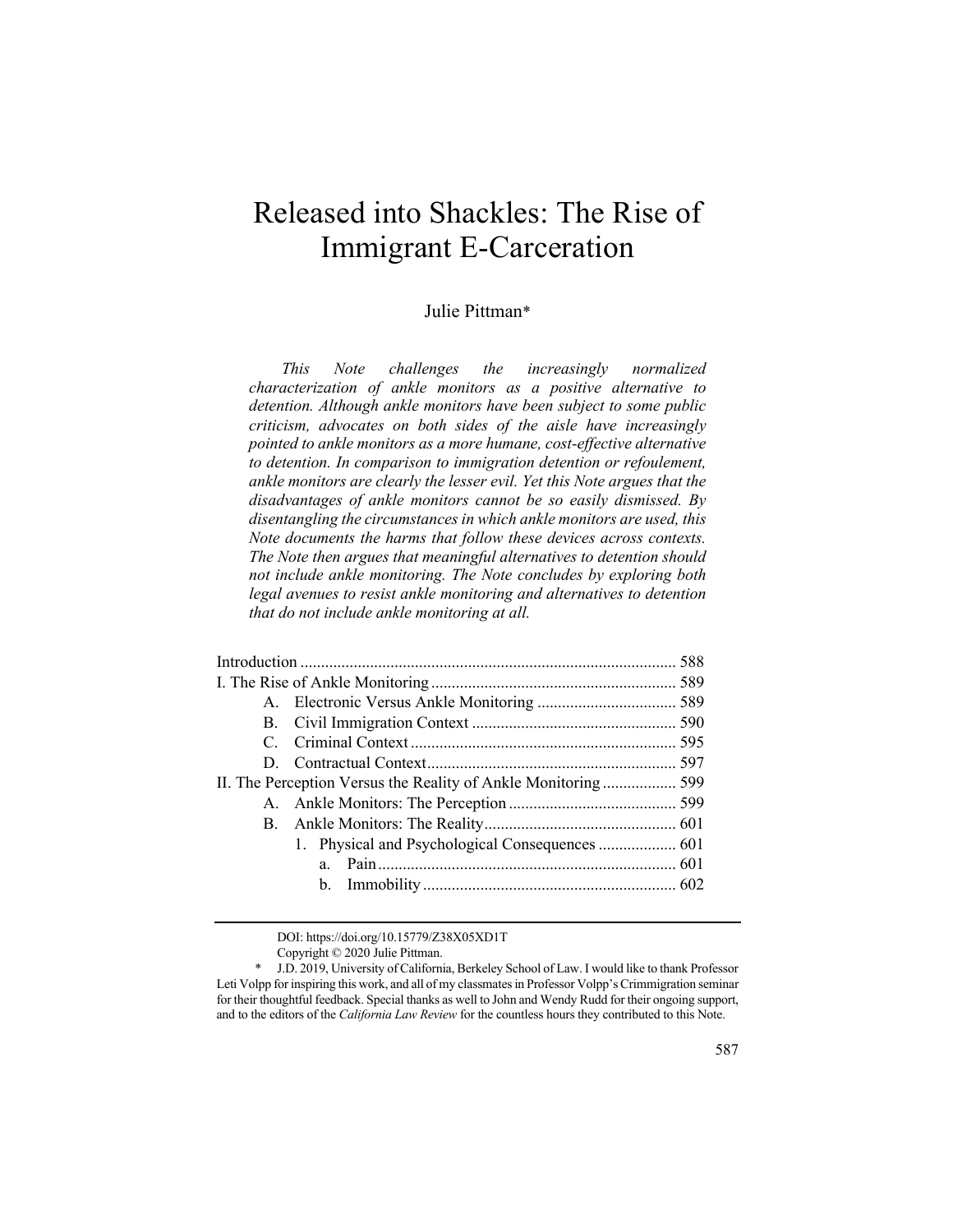588 *CALIFORNIA LAW REVIEW* [Vol. 108:587

|                |                                               | $c_{\cdot}$    |                                                        |  |  |
|----------------|-----------------------------------------------|----------------|--------------------------------------------------------|--|--|
|                |                                               | d.             |                                                        |  |  |
|                |                                               |                |                                                        |  |  |
|                |                                               | a.             | May Not Improve Access to Counsel 604                  |  |  |
|                |                                               | $\mathbf{b}$ . | May Not Prolong Stay in the United States  605         |  |  |
|                |                                               | $\mathbf{c}$ . | May Not Reduce Rates of Immigration Detention. 605     |  |  |
|                |                                               | d.             | May Not Improve Immigration Case Outcomes  606         |  |  |
|                |                                               |                |                                                        |  |  |
|                |                                               |                |                                                        |  |  |
| $A_{\cdot}$    |                                               |                |                                                        |  |  |
| B.             |                                               |                |                                                        |  |  |
| $C_{\cdot}$    |                                               |                |                                                        |  |  |
|                |                                               |                |                                                        |  |  |
|                |                                               |                |                                                        |  |  |
|                |                                               |                | A. ICE Discretionary Decision-Making Alternatives  614 |  |  |
| $\mathbf{B}$ . | Community-Based ATD Program Alternatives  614 |                |                                                        |  |  |
| C.             |                                               |                |                                                        |  |  |
|                |                                               |                |                                                        |  |  |
|                |                                               |                |                                                        |  |  |
|                |                                               |                |                                                        |  |  |

#### **INTRODUCTION**

Amid all the crises, real<sup>1</sup> and invented,<sup>2</sup> that populate the landscape of immigration enforcement in the United States today, more quotidian issues are often pushed out of the public consciousness. Yet these background issues have much to teach us about the logic of immigration policy. Moreover, they are not really background issues at all for those they touch. This Note takes up one such issue: ankle monitors.

Ankle monitors are in widespread use today and are likely to become a principal method of immigration enforcement in the future. Based on the way some commentators advocate for the increased use of electronic monitoring, it might seem that few immigrants are actually subject to ankle monitors now.<sup>3</sup> Yet the numbers tell a different story.<sup>4</sup> As the use of ankle monitors has grown in the

<sup>1.</sup> Joshua Barajas, *A Second Migrant Child Died in U.S. Custody this Month. Here's What We Know*, PBS (Dec. 26, 2018), https://www.pbs.org/newshour/nation/a-second-migrant-child-died-in-u-scustody-this-month-heres-what-we-know [https://perma.cc/APR5-7UGS].

<sup>2.</sup> Peter Baker, *Trump Declares a National Emergency, and Provokes a Constitutional Clash*, N.Y. TIMES (Feb. 15, 2019), https://www.nytimes.com/2019/02/15/us/politics/national-emergencytrump.html [https://perma.cc/6QA4-UPAP].

<sup>3</sup>*. See, e.g.*, Sonia Nazario, *There's a Better, Cheaper Way to Handle Immigration*, N.Y.TIMES (June 22, 2018), https://www.nytimes.com/2018/06/22/opinion/children-detention-trump-executiveorder.html [https://perma.cc/5RZJ-E72X] (advocating for the use of electronic monitoring as an alternative to detention).

<sup>4</sup>*. See* Part I.A for a discussion of the number of immigrants subject to electronic monitoring.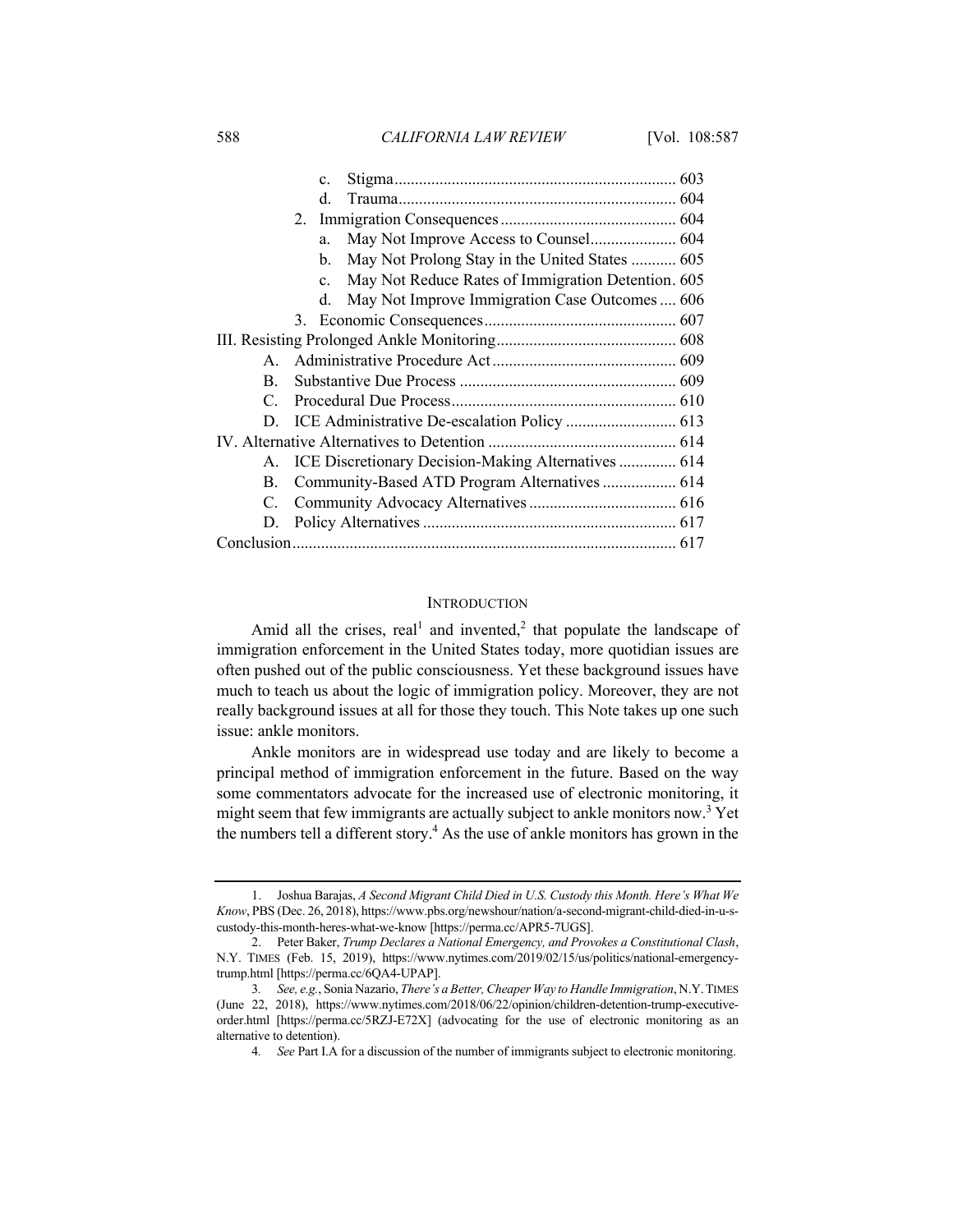last two decades, advocates on both sides of the aisle have increasingly pointed to ankle monitors as a more humane, more cost-effective alternative to detention.

But ankle monitors are a form of mass control that fails to provide a meaningful alternative to detention. This Note argues that ankle monitors have significant economic, social, psychological, and legal consequences that disqualify them as a positive alternative to detention. By exploring both legal avenues to resist ankle monitoring and alternatives to detention that do not include ankle monitoring at all, this Note concludes that meaningful alternatives to detention should not include ankle monitoring. Part I discusses the rise of ankle monitoring throughout the immigration legal system in the civil, criminal, and contractual contexts. Part II contrasts common portrayals of ankle monitoring with the lived reality of wearing an ankle monitor. Part III then narrows the Note's focus to discuss legal protections that could limit prolonged ankle monitoring in the civil immigration context. Last, Part IV explores alternatives to civil immigration detention that do not rely on ankle monitoring.

Finally, a note on language. This Note primarily uses the term "ankle monitor," but, in reality, the word "shackles" and its commonly used Spanish translation "*grilletes*" comes much closer to representing the lived reality of wearing such a device. Moreover, these terms illuminate the linguistic connection between the restraints worn by immigrants today and those worn by enslaved people in the past, shedding light on a consistent and long-running practice of shackling the bodies of black and brown people in the United States. This Note uses the term "ankle monitor" because "monitor" best captures the dual nature of the device, which is both a physical constraint and an omnipresent form of surveillance. Yet the Note retains the term "shackles" in the title to foreground the punitive and racialized nature of modern immigration enforcement.

## I.

#### THE RISE OF ANKLE MONITORING

## *A. Electronic Versus Ankle Monitoring*

While many immigrants are subject to electronic monitoring, not all are subject to ankle monitors. Electronic monitoring encompasses both ankle monitors and phone check-ins that use voice recognition.<sup>5</sup> Phone check-ins involve daily phone calls from a registered landline to ensure that an immigrant

<sup>5.</sup> John Burnett, *"Alternatives to Detention" Are Cheaper Than Jails, but Cases Take Far Longer*, NAT'L PUB. RADIO, ALL THINGS CONSIDERED (July 18, 2018, 4:24 PM), https://www.npr.org/2018/07/18/629496174/alternatives-to-detention-are-cheaper-than-jails-but-casestake-far-longer [https://perma.cc/WQ2N-R2TP]. In February 2019, immigrants were also reporting the debut of a smart phone application that was being used in conjunction with other forms of electronic monitoring. It is not yet clear whether this application will supplant or merely complement existing forms of electronic monitoring. Email Interview with Karen Hoffman, Attorney, Aldea People's Justice Center (Feb. 26, 2018) (on file with author).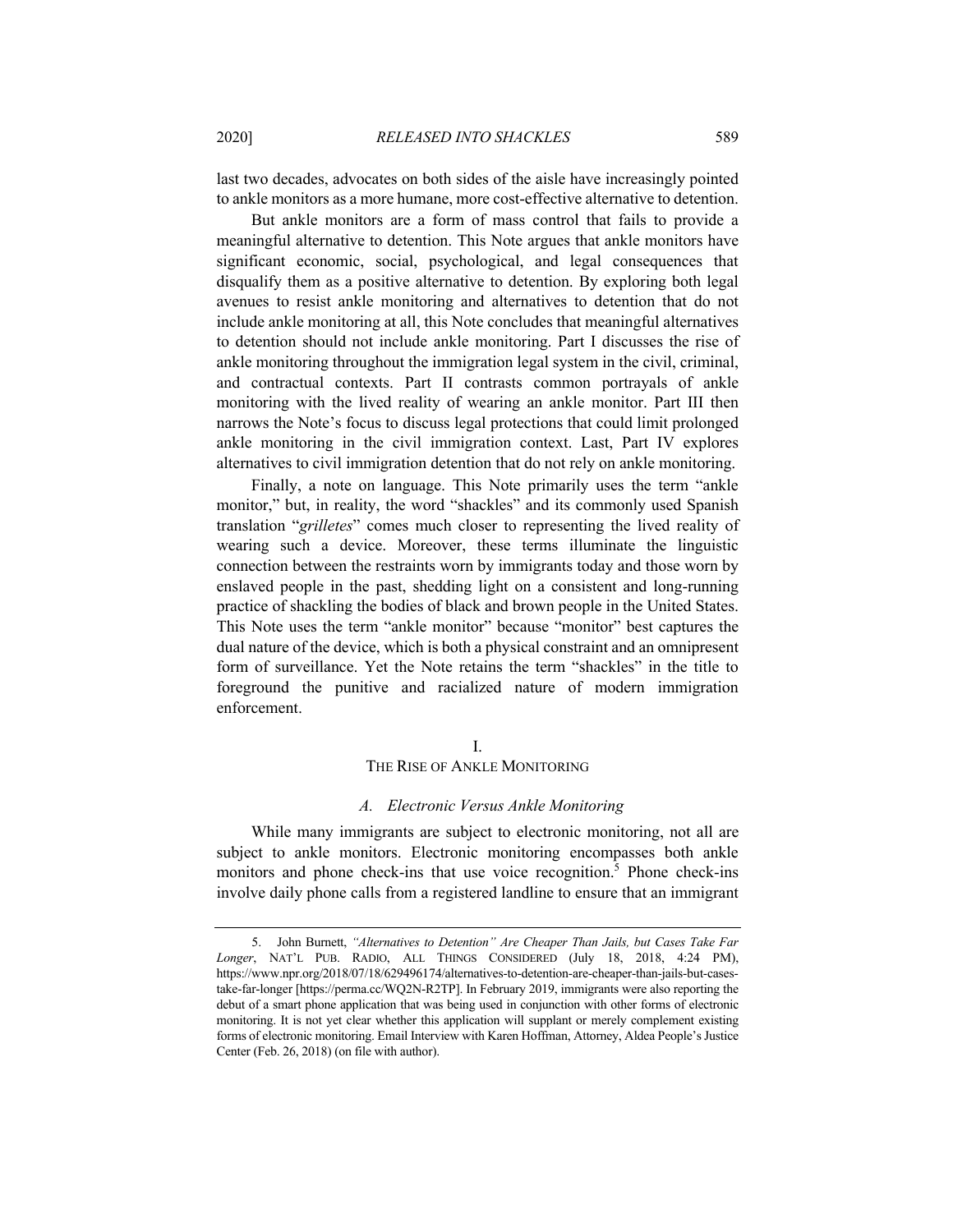has not absconded. Ankle monitors, on the other hand, "achieve[] near perfect surveillance" by tracking an immigrant's every move at every moment with GPS technology.6 The primary focus of this Note is ankle monitors. But because studies and statistics do not always disaggregate phone check-ins from ankle monitors, this Note will also discuss at times the broader universe of electronic monitoring.

At least eighty-four thousand immigrants are enrolled in electronic monitoring programs.<sup>7</sup> This number is likely much lower than the actual number of electronically monitored immigrants, however, because it only accounts for monitoring by U.S. Immigration and Customs Enforcement (ICE) as a part of their immigration proceedings. In reality, immigrants in the criminal justice system are also subject to electronic monitoring as a condition of release from criminal custody. Likewise, immigrants may face ankle monitoring in the contractual context, where ankle monitors are used as a guarantee for a loan for an immigration bond.

In the civil immigration context, phone check-ins and ankle monitors are often used in tandem, along with unannounced house visits and scheduled checkins that require immigrants to visit an office during work hours.<sup>8</sup> Those same mechanisms are in place in the criminal context, but because individuals on probation and parole have limited Fourth Amendment rights, unannounced visits and searches may occur with much greater frequency.<sup>9</sup> Finally, in the contractual context, where ankle monitors function as a guarantee for immigration bonds, ankle monitoring is the primary method of surveillance. However, companies have also used phone check-ins, house visits, and even visits to employers to ensure that people continue to pay back their debts.<sup>10</sup> Yet while all of these tactics raise issues of privacy and dignity, this Note will focus, as much as possible, on the particular issues raised by ankle monitoring.

## *B. Civil Immigration Context*

Both administrative immigration judges and ICE officers have the statutory authority to impose ankle monitoring as a specific condition of release from

<sup>6.</sup> Carpenter v. United States, 138 S. Ct. 2206, 2218 (2018).

<sup>7</sup>*. See* Burnett, *supra* note 5.

<sup>8.</sup> DORA SCHRIRO, U.S. DEP'T HOMELAND SEC., IMMIGRATION & CUSTOMS ENF'T, IMMIGRATION DETENTION OVERVIEW AND RECOMMENDATIONS (2009), https://www.ice.gov/doclib/about/offices/odpp/pdf/ice-detention-rpt.pdf [https://perma.cc/5UER-X89B.]

<sup>9.</sup> Carl Takei, *From Mass Incarceration to Mass Control and Back Again: How Bipartisan Criminal Justice Reform May Lead to a For-Profit Nightmare*, 20 U. PA.J.L.& SOC.CHANGE 125, 177 (2017).

<sup>10.</sup> Michael E. Miller, *This Company is Making Millions from America's Broken Immigration System*, WASH. POST (Mar. 9, 2017), https://www.washingtonpost.com/local/this-company-is-makingmillions-from-americas-broken-immigration-system/2017/03/08/43abce9e-f881-11e6-be05-

<sup>1</sup>a3817ac21a5\_story.html [https://perma.cc/MM8F-7FBU] [hereinafter Miller, *This Company is Making Millions*].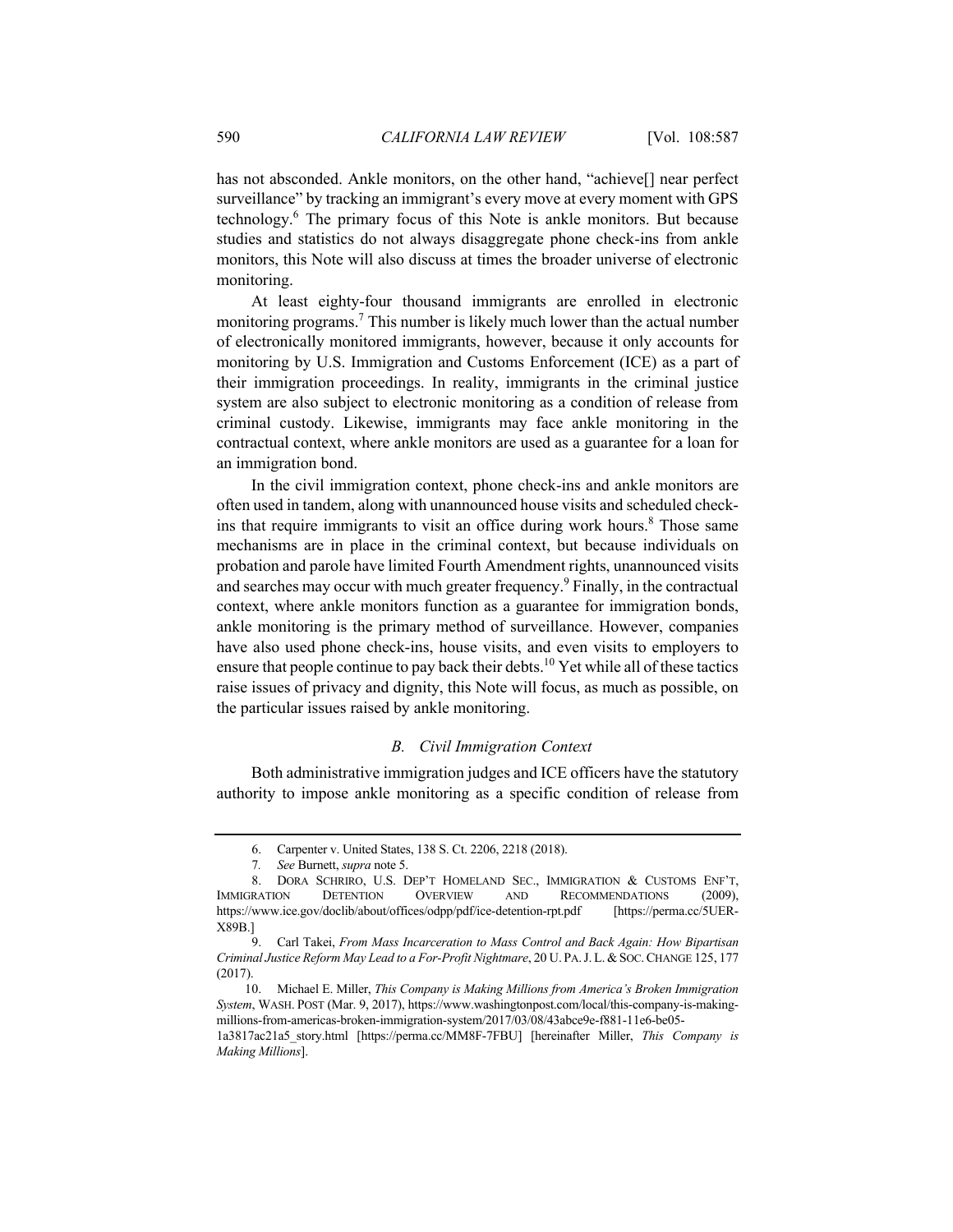immigration detention.<sup>11</sup> In practice, however, it is primarily ICE officers who impose ankle monitors.12 Under the Immigration and Nationality Act (INA), the U.S. Department of Homeland Security (DHS) has the statutory authority to release immigrants from detention both before and after individual removal proceedings, so long as they are not subject to mandatory detention.<sup>13</sup> Immigrants released from detention prior to a removal hearing are released either on bond or on an Order of Release on Recognizance (ROR). In other words, people either pay a bond or give their word that they will reappear for their removal hearing.<sup>14</sup> Immigrants who have been ordered removed, but who are not subject to mandatory detention, may be released on an Order of Supervision (OSUP).15 Regardless of whether an immigrant is released on bond, on an ROR, or on an OSUP, ICE officers have the discretion to impose ankle monitoring as a condition of release.<sup>16</sup> Once they are released, "[f]ailure of [an immigrant] to comply with the program requirements may result in increased supervision restrictions including the [immigrant's] return to detention."<sup>17</sup> Thus, when immigrants are released on an ankle monitor, they carry a daily physical

Today, electronic monitoring is the primary, if not only, alternative to immigration detention. DHS has experimented, however, with a variety of alternative to detention (ATD) programs since the  $1990s$ .<sup>18</sup> The motivation to explore ATD programs encompasses a variety of goals, not least of which is cost

reminder that they could be ordered to return to a detention center at any moment.

<sup>11.</sup> Memorandum from Wesley J. Lee, U.S. ICE Acting Director, on Alternatives to Detention Programs (ATDP) Enrollment Guidance 1–3 (June 28, 2005), https://www.ice.gov/doclib/foia/dro\_policy\_memos/dropolicymemoeligibilityfordroisapandemdprogra ms.pdf [https://perma.cc/P7GL-47WU].

<sup>12.</sup> Telephone Interview with Linda Tam, Visiting Clinical Professor, UC Irvine School of Law (Feb. 15, 2019).

<sup>13</sup>*. See* INA § 236(c), 8 U.S.C. § 1226(c) (2018). Grounds for mandatory detention include aggravated felonies, crimes involving moral turpitude, controlled substances offenses, firearms offenses, and terrorism offenses, as defined by statute. *Id.*

<sup>14.</sup> INA § 236(a) provides for the release of noncitizens who are not subject to mandatory detention and are awaiting removal proceedings. *See* INA § 236(a), 8 U.S.C. § 1226(a). Here, ICE officers would first consider whether an immigrant was subject to mandatory detention under INA § 236(c). *See* INA § 236(c), 8 U.S.C. § 1226(c). Only then would ICE proceed to determine whether an individual was a flight risk or a threat to public safety, and thus ineligible for release.

<sup>15.</sup> INA § 241 provides for the release of noncitizens who have been ordered removed, but who are not subject to mandatory detention. *See* INA §§ 236(c), 241, 8 U.S.C. §§ 1226(c), 1231. Because of constitutional limits on prolonged detention, an OSUP is generally granted when a noncitizen cannot be removed within a reasonable time. *See* INA § 241, 8 U.S.C. § 1231(a)(3); Clark v. Martinez, 543 U.S. 371 (2005); Zadvydas v. Davis, 533 U.S. 678 (2001). As with a release on bond or an order of ROR, ICE officers would follow the steps outlined in the footnote above to evaluate release on an OSUP. *See supra* note 14.

<sup>16.</sup> Memorandum from Wesley J. Lee, *supra* note 11.

<sup>17</sup>*. Id.*

<sup>18.</sup> Kyle Barron & Cinthya Santos Briones, *No Alternative: Ankle Monitors Expand the Reach of Immigration Detention*, NACLA.ORG (Jan. 6, 2015), https://nacla.org/news/2015/01/06/noalternative-ankle-monitors-expand-reach-immigration-detention [https://perma.cc/573F-9TQL].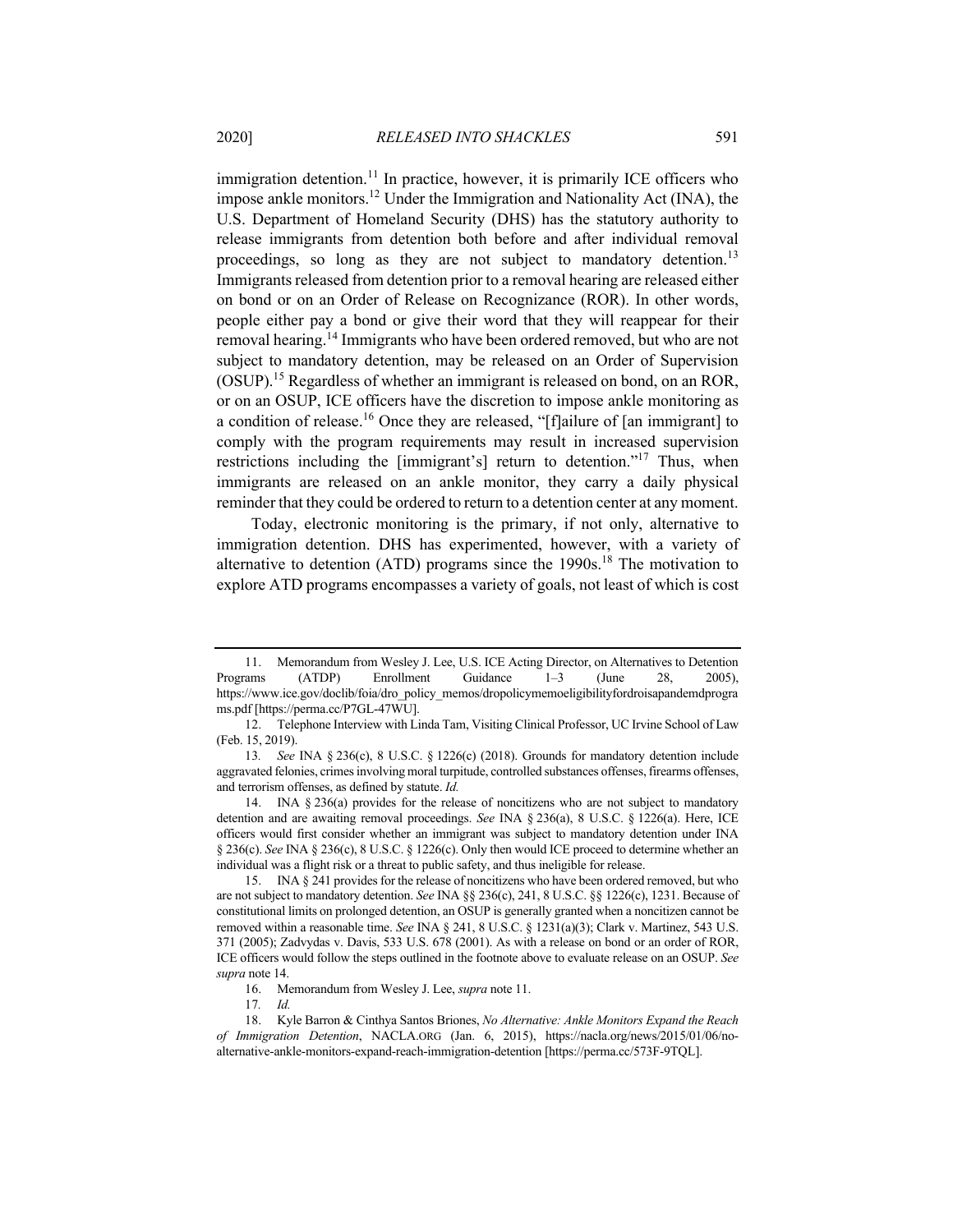reduction.19 Given political pressure from organized prison lobbies, however, the goal of such ATD programs is not necessarily to reduce the number of people involved in the immigration detention system.<sup>20</sup> Rather, data show that while ATD programs have grown enormously since the 1990s, the number of immigrants in detention has also increased.<sup>21</sup> Thus, ATD programs have resulted in more system-involved immigrants, rather than an overall reduction in immigration incarceration.

Most of DHS's experiments with ATD programs have involved some form of ankle monitoring.22 In a report authored in 2009, DHS outlined three ATD programs in effect at the time: the Intensive Supervision Appearance Program (ISAP), Enhanced Supervision Reporting (ESR), and Electronic Monitoring (EM).<sup>23</sup> Of these three programs, the report described ISAP as "the most restrictive and costly," involving telephonic check-ins, ankle monitoring, employment verification, and curfew checks.<sup>24</sup> And despite the report acknowledging criticisms of the "overly restrictive conditions of supervision

<sup>19</sup>*. See infra* Part II.A; *see also* U.S. DEP'T OF HOMELAND SEC., ICE DETENTION REFORM: PRINCIPLES AND NEXT STEPS (2009) (stating that one of ICE's goals for long-term reform was to "ensure Alternatives to Detention (ATD) are cost effective and promote a high rate of compliance with orders to appear and removal orders").

<sup>20.</sup> While it is hard to say precisely how much power the organized prison lobby exerts over federal immigration policy, the economic incentives for this industry are clear. Because supervision is cheaper than incarceration, "any shift from prisons to supervision would tend to incentivize these companies to boost revenue by widening the net of criminal justice system involvement." Takei, *supra*  note 9, at 175. For this reason, it is unsurprising that companies like GEO Group and CoreCivic have expanded beyond prison management into offender rehabilitation and community reentry programs. *See, e.g.*, *CoreCivic Community*, CORECIVIC, https://www.corecivic.com/community [https://perma.cc/8MZG-H69Q] (detailing diversified services including management of group homes, electronic monitoring, and career counseling); *GEO Continuum of Care*, GEO GROUP, https://www.geogroup.com/GEOs\_Continuum\_of\_Care [https://perma.cc/P2MD-X6GJ] (detailing diversified services including management of academic and vocational programming, electronic monitoring, post-release case management, and faith-based, substance abuse, and cognitive behavioral therapy).

<sup>21.</sup> Namely, "[t]he daily detention capacity in 1996 was 8,279 beds." RUTGERS SCH. OF LAW-NEWARK IMMIGRANT RIGHTS CLINIC, FREED BUT NOT FREE: A REPORT EXAMINING THE CURRENT USE OF ALTERNATIVES TO IMMIGRATION DETENTION 3 (2012) [hereinafter FREED BUT NOT FREE]. In 2018, on the other hand, the projected average daily population in immigration prisons was 48,879 adults. *See* U.S. GOV'T ACCOUNTABILITY OFFICE, GAO-18-343, IMMIGRATION DETENTION: OPPORTUNITIES EXIST TO IMPROVE COST ESTIMATES 19 (2018) [hereinafter U.S. GOV'T ACCOUNTABILITY OFFICE, IMMIGRATION DETENTION].

<sup>22.</sup> Barron & Briones, *supra* note 18. One notable exception to this is the Vera Institute for Justice's Appearance and Assistance Program (AAP), which provided a community-based model, including both individualized supervisory components and individualized support services and case management. FREED BUT NOT FREE, *supra* note 21, at 7. Though remarkably successful, with a 90 percent attendance rate at immigration hearings from 1997 to 2000, the program was defunded after September 11, 2001. *Id.* at 8. *See* Part IV.B for more discussion of community-based ATD programs.

<sup>23</sup>*. See* SCHRIRO, *supra* note 8.

24. *Id*. at 20.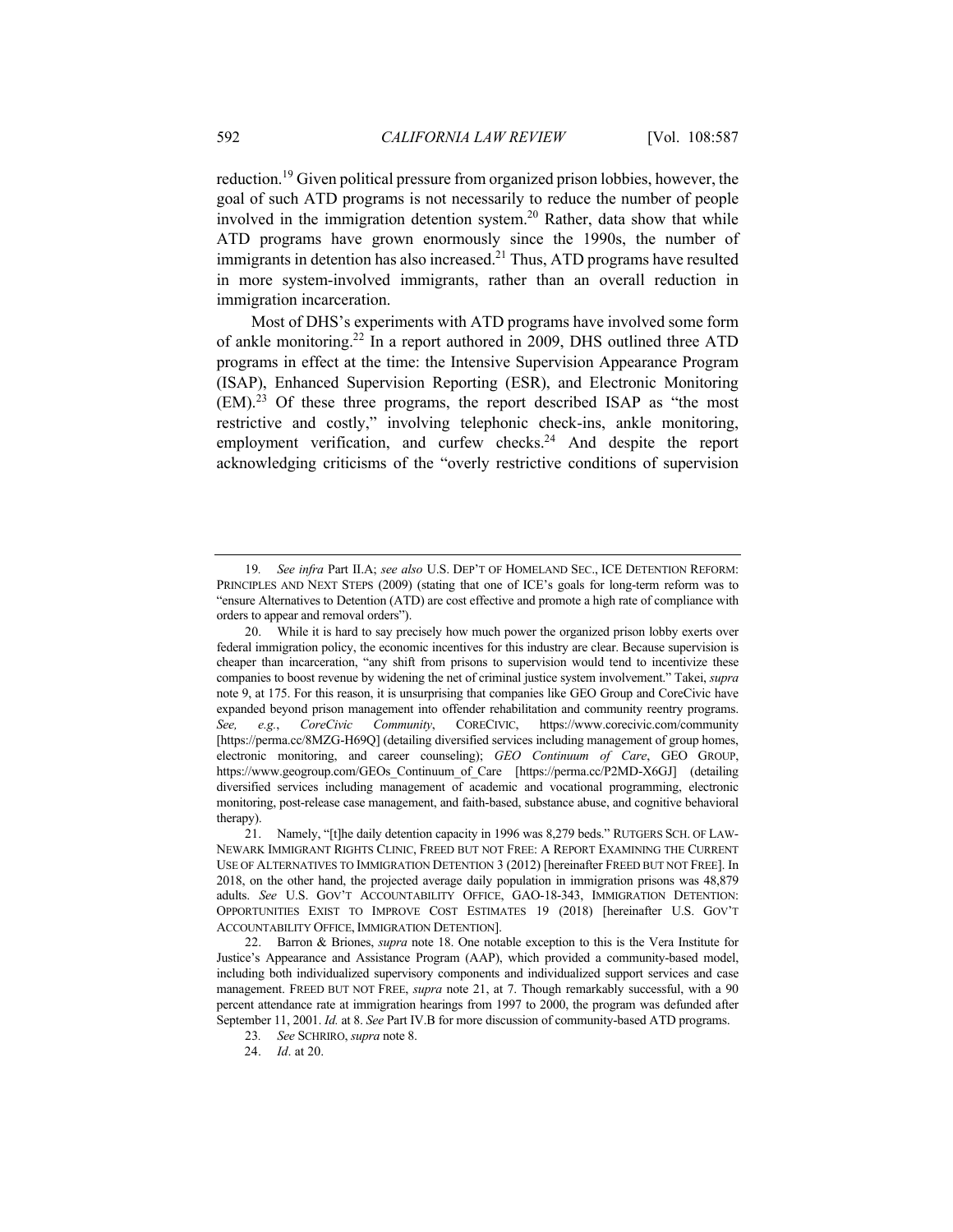imposed by [ISAP]," Congress funded a nationwide expansion of ISAP.25 In the years since then, ISAP has evolved, in subsequent iterations, from a pilot program into ICE's only ATD program.<sup>26</sup>

Over time, the type of immigrant enrolled in the ISAP program has also evolved. That is, in the early years of ISAP, ICE generally limited enrollment to "high-priority categories" of immigrants.<sup>27</sup> Namely:

(1) [immigrants] who are in removal proceedings but have not yet been issued final orders of removal and may be at risk to flee; (2) [immigrants] who have been issued final orders of removal and are considered dangerous, but who cannot legally be held in custody any longer; and (3) [immigrants] with final orders of removal who have been released from custody on general orders of supervision, but who have violated their orders by committing crimes or otherwise failing to comply with release conditions.28

However, "ISAP has since become the default [ATD] program and is often used for very low-risk individuals, including mothers released from family detention."29 Mirroring this trend, most recent media attention focusing on ankle monitoring has centered almost exclusively on immigrant families and asylum seekers, rather than so-called "high-priority categories" of immigrants.<sup>30</sup>

Since ISAP began in 2004, ICE has outsourced its entire operation to BI Incorporated.31 BI Incorporated, a self-proclaimed "industry leader for offender monitoring," was purchased by GEO Group's GEO Care division in 2011.<sup>32</sup> Under the ISAP program, ICE can choose between two supervision options: "technology-only," which is limited to telephonic check-ins and ankle monitoring, and "full service," which includes intensive case management,

27*. See* Fatma E. Marouf, *Alternatives to Immigration Detention*, 38 CARDOZO L. REV. 2141, 2164 (2017).

<sup>25.</sup> *See id.*; OFF. OF INSPECTOR GEN., U.S. DEP'T OF HOMELAND SEC., OIG-15-22, U.S. IMMIGRATION AND CUSTOMS ENFORCEMENT'S ALTERNATIVES TO DETENTION (REVISED) 4 (2015) [hereinafter OIG ATD REPORT].

<sup>26.</sup> Jason Fernandes, *Alternatives to Detention and the For-Profit Immigration System*, CTR. FOR AM. PROGRESS (June 9, 2017), https://www.americanprogress.org/issues/immigration/news/2017/06/09/433975/alternativesdetention-profit-immigration-system [https://perma.cc/TC5M-3ZST]. ISAP has gone through multiple stages as it expanded. ISAP I operated from 2004 to 2009. ISAP II operated from 2009 to 2014. And ISAP III took effect in 2014 and remains in effect to date. OIG ATD REPORT,*supra* note 25, at 3. This Note uses "ISAP" to refer to all three iterations of this ATD program.

<sup>28.</sup> Nguyen v. B.I. Inc., 435 F. Supp. 2d 1109, 1112 (D. Or. 2006).

<sup>29</sup>*. See Marouf*, *supra* note 27.

<sup>30</sup>*. See generally* footnotes accompanying text of Part II.

<sup>31</sup>*. Immigration Services*, BI.COM, https://bi.com/immigration-services [https://perma.cc/HK92-UGZQ]. It appears that BI Incorporated originally went by the name Behavioral Interventions Incorporated, but this name has been scrubbed from the website. *See* Barron & Briones, *supra* note 18; *Immigration Services*, *supra*. Notably, ICE chose BI Incorporated over the Vera Institute, which had already developed a successful community-based model of supervision, and Volunteers of America, which pitched a similar model. FREED BUT NOT FREE, *supra* note 21, at 8.

<sup>32</sup>*. About Us*, BI.COM, https://bi.com/company/about-us [https://perma.cc/NFJ4-V7MQ]; Fernandes, *supra* note 26.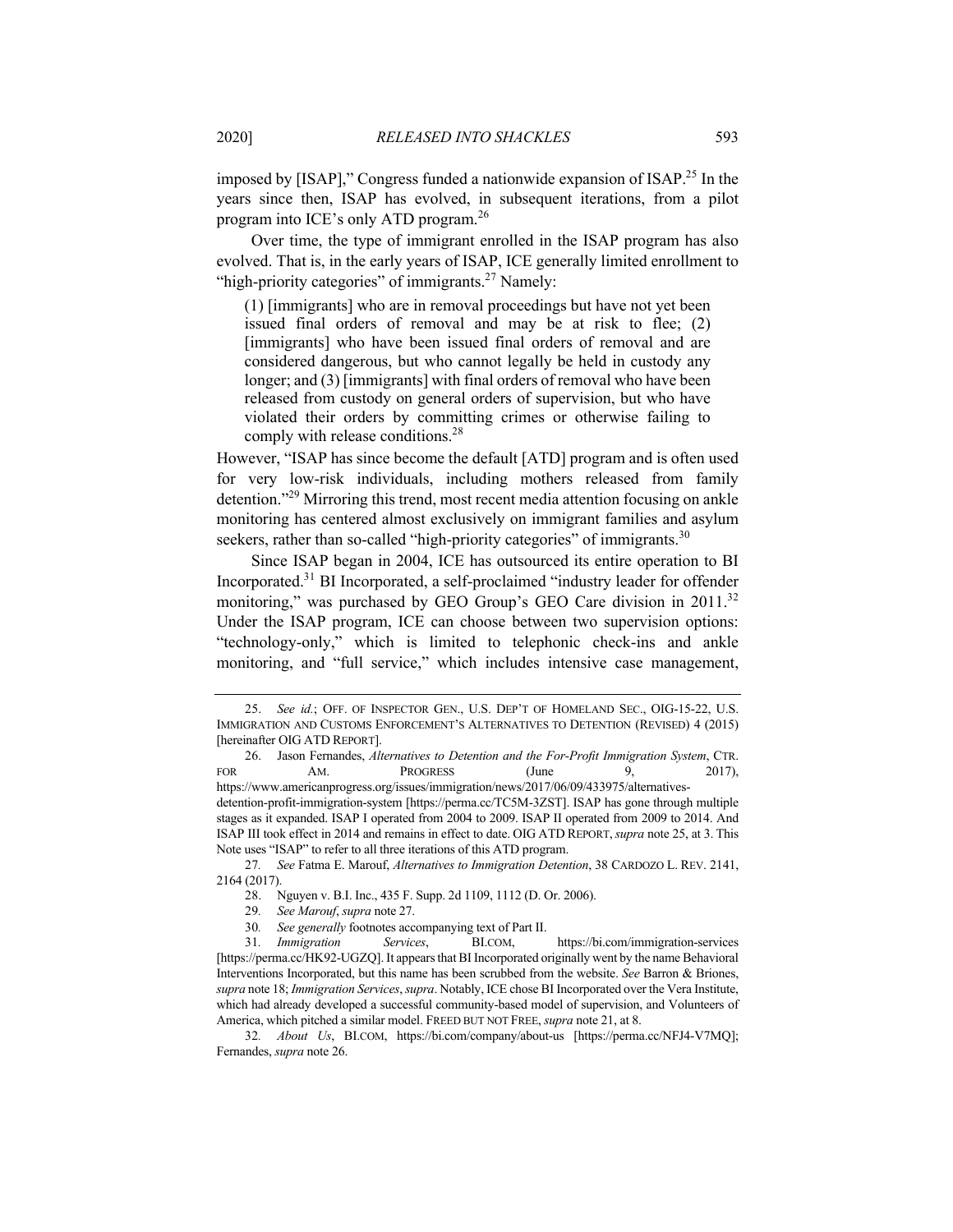referrals to community services, and departure preparation planning in addition to electronic monitoring.<sup>33</sup> While the number of immigrants enrolled in "full service" supervision vastly outnumbered those enrolled in technology-only supervision in the early 2000s, enrollment numbers have reversed in recent years.34 With the suspension of all community-based or "full service" models of supervision under the Trump administration, all immigrants released on ISAP are now subject to technology-only supervision.<sup>35</sup>

It remains unclear precisely how much authority ICE has delegated to BI Incorporated with respect to ankle monitors. For example, while ICE has ultimate supervisory authority, it appears that ICE's outsourcing contract with GEO Group may allow BI Incorporated "to select the level of supervision for each individual."<sup>36</sup> Hence, although ICE makes the initial decision to place an immigrant on an ankle monitor, it is unclear who has the authority to remove or re-impose ankle monitors. Anecdotal reports seem to indicate that both ICE and BI Incorporated exercise discretion over who is placed on or taken off an ankle monitor.<sup>37</sup> A pro se guide on how to request the removal of an ankle monitor also recommends that immigrants direct such requests to both ICE and BI Incorporated ISAP officers.<sup>38</sup> Because there is no formal guidance clarifying the standards for imposing or removing ankle monitors, it is impossible to ascertain precisely how or by whom this authority is exercised.

Regardless of how authority is delegated between ICE and BI Incorporated, the involvement of a for-profit company in the administration of ISAP introduces

38. STANFORD LAW SCH.IMMIGRANTS'RIGHTS CLINIC, GUIDE:HOW TO REQUEST REMOVAL OF YOUR ANKLE MONITOR (2016) [hereinafter ANKLE MONITOR REMOVAL GUIDE].

<sup>33</sup>*. Immigration Services*, BI.COM, https://bi.com/immigration-services/ [https://perma.cc/9X6H-CDKF].

<sup>34.</sup> OIG ATD REPORT, *supra* note 25, at 4, 23; SCHRIRO, *supra* note 8, at 20. For example, in 2010, 19,996 immigrants were on "full service" supervision, while only 5,782 immigrants were on technology-only supervision. As of February 2014, the trend had almost reversed, with 11,368 immigrants on "full service" supervision and 10,833 on technology-only supervision. OIG ATD REPORT,*supra* note 25, at 4, 23.

<sup>35</sup>*. See, e.g.*, Aria Bendix, *ICE Shuts Down Program for Asylum-Seekers*, ATLANTIC (June 9, 2017), https://www.theatlantic.com/news/archive/2017/06/ice-shuts-down-program-for-asylumseekers/529887 [https://perma.cc/BHW5-E3R4].

<sup>36.</sup> Takei, *supra* note 9, at 142.

<sup>37.</sup> Telephone Interview with Karen Hoffman, Attorney, Aldea People's Justice Center (Feb. 19, 2019); Telephone Interview with Avantika Shastri, Legal Director, San Francisco Immigrant Legal Defense Collaborative (Feb. 19, 2019); Telephone Interview with Linda Tam, *supra* note 12; Complaint Letter from Eleni Wolfe-Roubatis, Immigration Program Dir., Centro Legal de la Raza, to Megan H. Mack, Officer of Civil Rights & Civil Liberties, Dep't of Homeland Sec., and John Roth, Inspector Gen., Dep't of Homeland Sec. at 15 (Apr. 20, 2016) [hereinafter ISAP Complaint Letter] (on file with author) ("Lisa Knox, of the East Bay Community Law Center, reports that one of her clients was told by an ISAP official that . . . the ankle shackle would be removed when 'I say it happens.'"). The subject line of this complaint letter is "Re: Violations of due process and liberty rights of asylum seekers by U.S. Immigration and Customs Enforcement through the use of the Intensive Supervision and Appearance Program (ISAP)." ISAP Complaint Letter, *supra*. It was sent on behalf of Centro Legal de la Raza, Community Legal Services in East Palo Alto, East Bay Community Law Center, the Bar Association of San Francisco, and the San Francisco Immigration Legal Defense Collaborative. *Id.*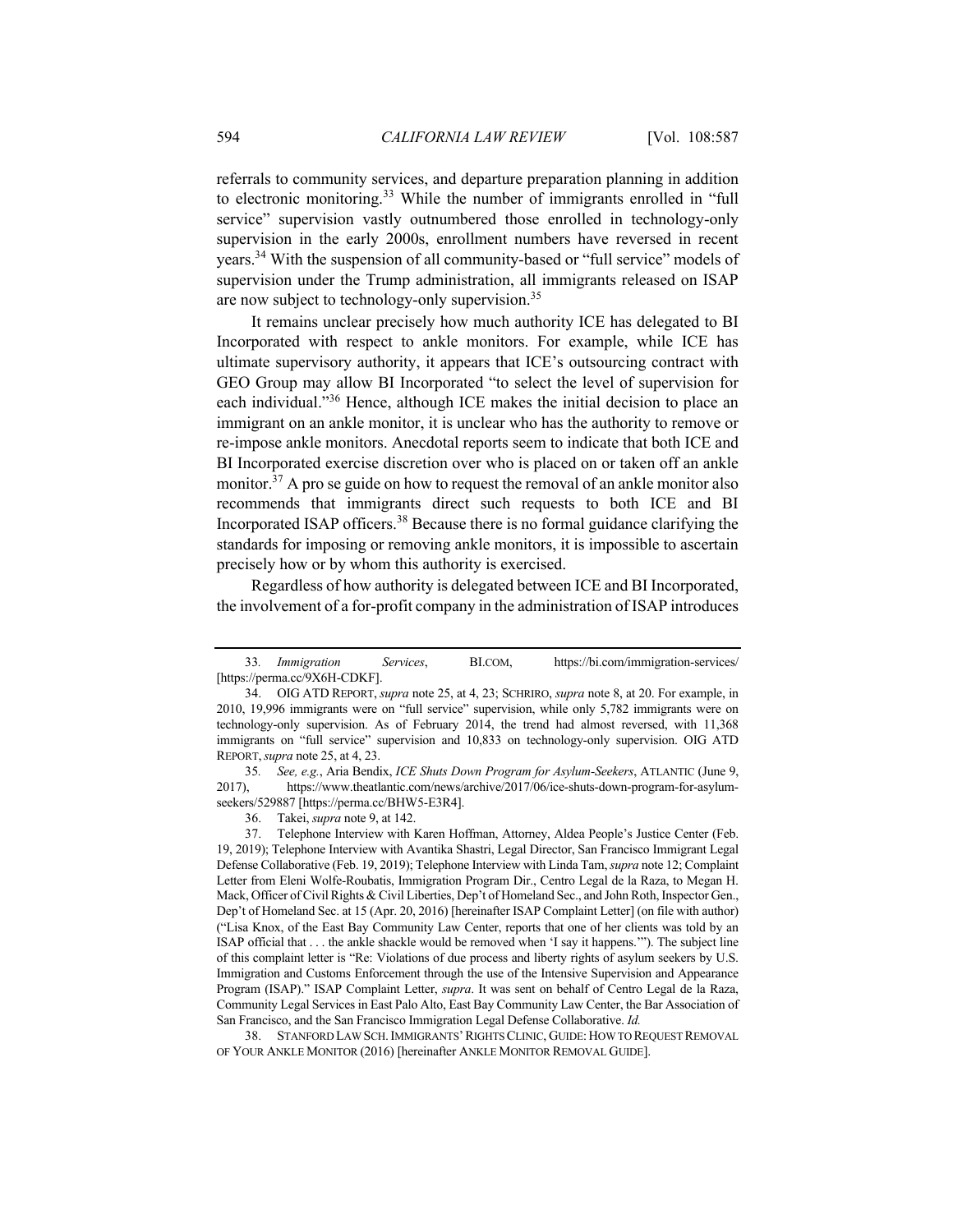the possibility that a profit motive is driving decisions around ankle monitoring. BI Incorporated has several economic incentives to advocate for increased ankle monitoring, whether by exercising delegated authority or by exerting pressure on ICE decision-making through lobbying. First, since ankle monitoring is more lucrative than telephonic check-ins, BI Incorporated has an economic incentive to prolong the time that immigrants must remain on an ankle monitor.<sup>39</sup> Second, BI Incorporated is incentivized to keep or re-escalate immigrants onto ankle monitors to ensure a high rate of compliance, thereby ensuring future contracts with ICE. BI Incorporated has claimed a high compliance rate, stating that 99.6 percent of immigrants under its supervision appeared for court hearings and 79 percent appeared for final deportations.<sup>40</sup> To remain competitive for future contracts with ICE, BI Incorporated has an incentive to maintain these figures by opting for the higher level of surveillance provided by ankle monitors. Finally, BI Incorporated has a clear incentive to expand the classes of immigrants placed on an ankle monitor; to the extent that ICE is influenced by corporate lobbies, such lobbying could explain ICE's shift from using the ISAP program on "high-priority categories" of immigrants to using it for asylum seekers who

#### *C. Criminal Context*

have a statistically proven low flight risk. $41$ 

Immigrants involved in the criminal justice system may also be subject to ankle monitoring. Although many immigrants who intersect with the criminal justice system are released from criminal custody only to be immediately transferred to ICE custody, some immigrants are subject to fewer grounds of removal (e.g. permanent residents) or may not face immigration consequences for their involvement with the criminal justice system, despite more impermanent immigration statuses (e.g. visa holders). It is this group of immigrants that faces the possibility of being released from criminal custody subject to ankle monitoring.

It is important to reckon with the criminal context because, with the increased intermeshing of criminal and immigration law, policymakers are increasingly turning to criminal law and procedure to effect immigration policy outcomes.<sup>42</sup> In fact, some scholars have urged that "viewing the practice of

<sup>39</sup>*. See* OIG ATD REPORT, *supra* note 25, at 4 ("[BI Incorporated] charges \$0.17 a day per participant for telephonic monitoring and \$4.41 for GPS monitoring.").

<sup>40.</sup> Alexia Fernandez Campbell, *Trump's Tent Cities Are an Enormous Waste of Money. There are Better Options*, VOX (Nov. 2, 2018), https://www.vox.com/2018/6/22/17483230/migrant-caravantent-city-cost-trump [https://perma.cc/TC5M-3ZST].

<sup>41</sup>*. See* Ingrid Eagly et al., *Detaining Families: A Study of Asylum Adjudication in Family Detention*, 106 CALIF. L. REV. 785 (2018) ("We find that family members seeking asylum who were released from detention attended their hearings in 96% of cases that began in family detention since 2001.").

<sup>42</sup>*. See* César Cuauhtémoc García Hernández, *Creating Crimmigration*, 2013 BYU L. REV. 1457, 1459 (2014) [hereinafter Hernández, *Creating Crimmigration*] ("When immigration became a national political concern for the first time since the civil rights era, policymakers turned to criminal law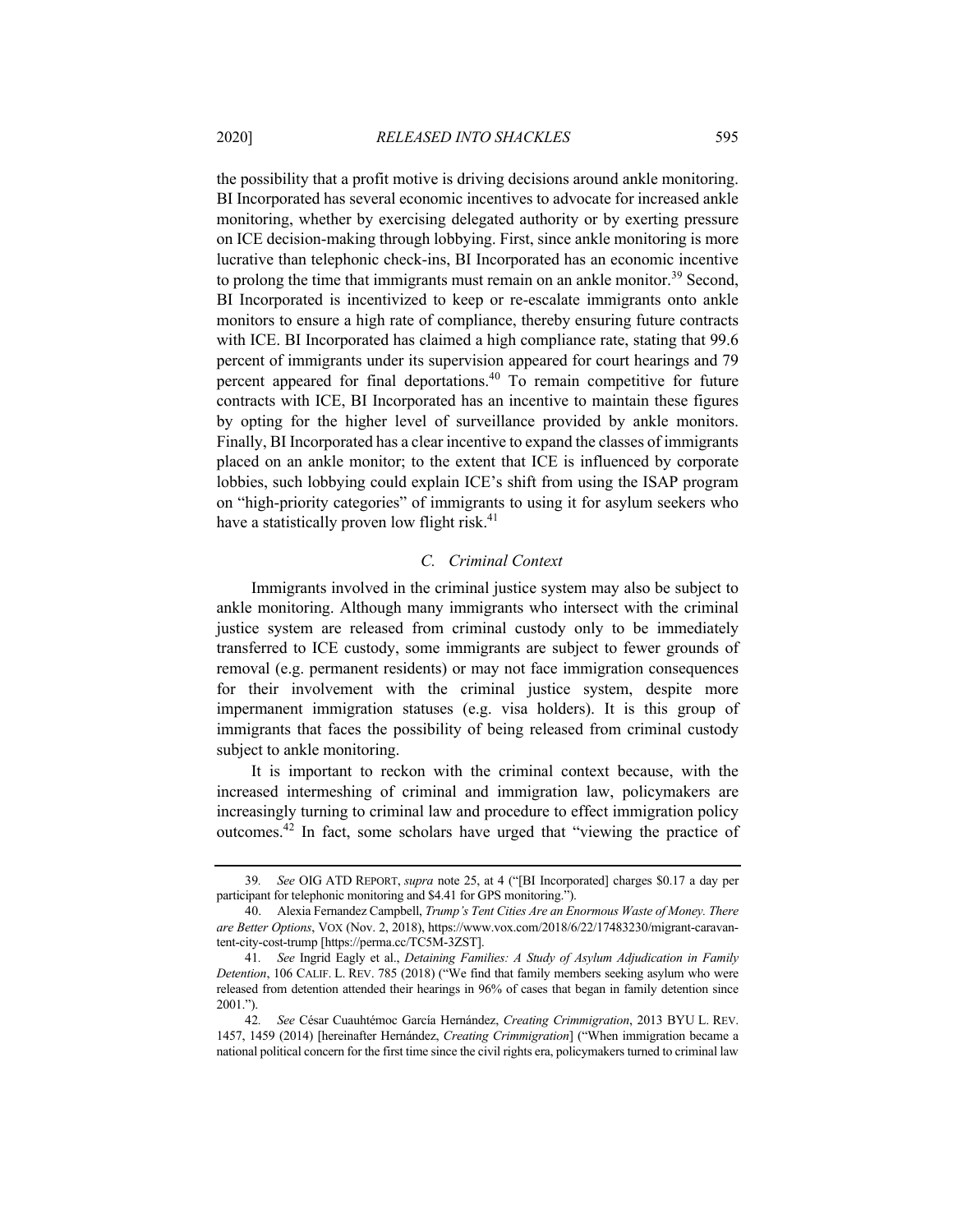locking up migrants as a single, multi-stranded phenomenon of immigration imprisonment better reflects the reality of immigration law enforcement today."<sup>43</sup> Thus, the imposition of ankle monitors on immigrants, even in the criminal context, may ultimately find its root in policing that "turns on migrant status or on activity inextricably tied to being a migrant."<sup>44</sup>

The criminal context also bears discussing because of the procedural borrowing that has taken place between immigration law enforcement and criminal law enforcement.<sup>45</sup> "[T]he adoption of relaxed procedural norms to prosecute immigration crimes, and the conflation of immigration and criminal policing norms[,] has melted away a stark boundary that once existed between criminal law and immigration law."46 Thus ankle monitoring in the criminal context is relevant both as a consequence of the emergence of crimmigration law and as a comparative model from which the civil immigration context may continue to borrow.

Two recent trends in the criminal context deserve special attention. First, some states have formally imposed lifelong ankle monitor sentences for individuals convicted of sex crimes. $47$  Although there is no formal time limit for an ankle monitor sentence in the civil immigration context, the normalization of lengthier and even permanent ankle monitoring in the criminal context could easily bleed into the civil immigration context.<sup>48</sup>

Second, as many cities and counties turn to ankle monitoring as an alternative to incarceration, they increasingly pass on the cost of surveillance to the person sentenced to wear the device.<sup>49</sup> While not the focus of this Note, these

García Hernández, *Creating Crimmigration*, *supra* note 42, at 1484.

and procedure to do what race had done in earlier generations: sort the desirable newcomers from the undesirable.").

<sup>43.</sup> César Cuauhtémoc García Hernández, *Naturalizing Immigration Imprisonment*, 103 CALIF. L. REV. 1449, 1453 (2015).

<sup>44</sup>*. Id.*

<sup>45.</sup> García Hernández, *Creating Crimmigration*, *supra* note 42, at 1482 ("[S]everal policing trends that originated in immigration law enforcement have expanded into criminal law enforcement."). 46*. Id.* at 1484.

<sup>47</sup>*. See* Olivia Solon, *'Digital Shackles': The Unexpected Cruelty of Ankle Monitors*, GUARDIAN (Aug. 28, 2018), https://www.theguardian.com/technology/2018/aug/28/digital-shacklesthe-unexpected-cruelty-of-ankle-monitors [https://perma.cc/S4DJ-PK32]. These states include Colorado, Florida, Missouri, Ohio, Oklahoma, and Wisconsin. *Id.*

<sup>48.</sup> Although courts tend to treat sex crimes differently, the shared history of civil immigration and criminal enforcement shows how frequently the two contexts blend or merge. As García Hernández puts it:

The end result of the expanded list of crimes that may result in removal, the growing willingness to regulate immigration through federal and subfederal penal codes, the adoption of relaxed procedural norms to prosecute immigration crimes, and the conflation of immigration and criminal policing norms has melted away a stark boundary that once existed between criminal law and immigration law.

<sup>49.</sup> For example, in the class action lawsuit *Edwards v. Leaders in Community Alternatives, Inc.*, plaintiffs take issue with the Leaders in Community Alternatives (LCA)'s contract with Alameda County. Complaint, Edwards v. Leaders in Community Alternatives, Inc*.*, No. 3:18-cv-04609 (N.D. Cal. July 31, 2018) [hereinafter *Edwards* Complaint]. The "no-cost contract" at issue in the case costs the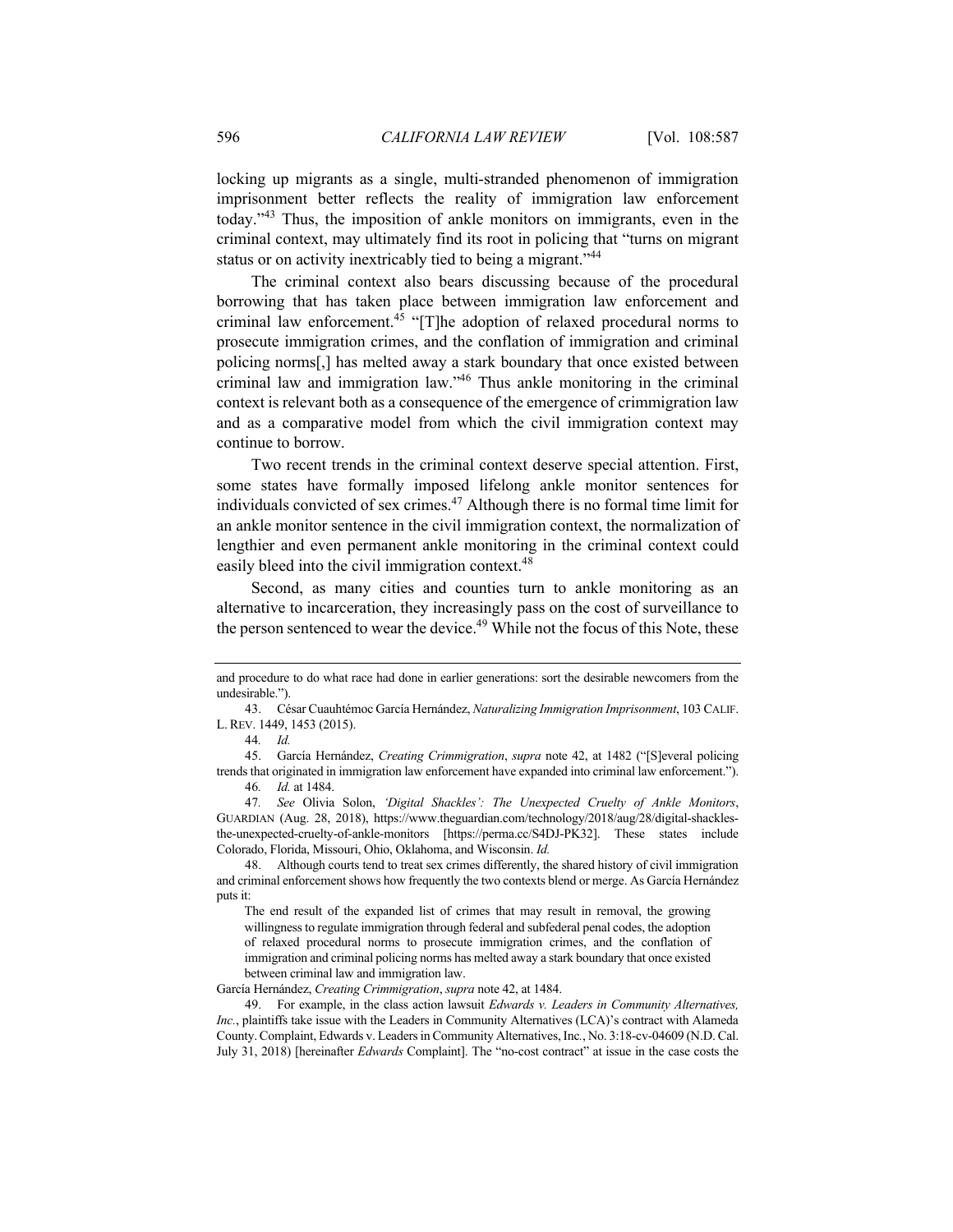"no-cost contracts" have faced widespread criticism and lawsuits.<sup>50</sup> And while the trend has faced resistance, it could nevertheless have widespread ripple effects. Namely, although the federal government currently pays for the cost of ankle monitors, the logic of "no-cost contracts" could easily take hold among immigration policymakers.<sup>51</sup>

# *D. Contractual Context*

Ankle monitoring is also used in the contractual context as a guarantee of the immigration bonds that allow people to leave immigration detention. Immigration judges are generally not required to take immigrants' financial resources into account when setting bond.<sup>52</sup> In fact, there is a statutorily mandated bond minimum of  $$1,500<sup>53</sup>$  Further, while detained individuals can pay 10 percent of a bond in the criminal context, ICE requires immigrants to pay immigration bonds in full.<sup>54</sup> With the national average for immigration bonds resting around \$9,274, many immigrants are unable to pay immigration bonds

50. For example, the plaintiffs in *Edwards*, allege that LCA and its parent company, SuperCom, engaged in extortion, racketeering, and violations of plaintiffs' Fourteenth Amendment rights*. Edwards*  Complaint, *supra* note 49. The complaint alleges that when people failed to pay on time or in full, LCA "extort[ed] fees from people through the threat of incarceration"—a threat that a public probation officer could never make under the law. Notably, the lead plaintiff in this case, William Edwards, was never convicted of a crime, and the charges that led to the imposition of an ankle monitor were ultimately dropped. *Id.* Nevertheless, he was charged twenty-five dollars a day for four months—and constantly harassed by LCA—while the charges were pending. *Id.*; *see also* Solon, *supra* note 47.

51. Indeed, the logic of "no-cost contracts" is strikingly similar to the logic behind the presidential proclamation on October 4, 2019, barring immigrants from entering the United States without health insurance. *See* Stuart Anderson, *Trump Bars Immigrants Without Health Insurance: What It Means*, FORBES (Oct. 7, 2019), https://www.forbes.com/sites/stuartanderson/2019/10/07/trumpbars-immigrants-without-health-insurance-what-it-means [https://perma.cc/R5Y2-WND9]. Like a "nocost contract," the policy passes on a novel cost to immigrants. *See id.* And like a "no-cost contract," the policy would have the likely effect of forcing immigrants out or barring their entry in the first place. *See id.* Although this proclamation is now subject to a constitutional challenge and has been preliminarily enjoined, the animating logic behind the policy remains in place. *See US Judge Bars Trump Health Insurance Rule for Immigrants*, AP NEWS (Nov. 26, 2019), https://apnews.com/b30684608d544ba48b9f93922b0e7387 [https://perma.cc/X86E-W8PR].

52. Importantly, this is no longer the case in the Ninth Circuit. In 2017, the Ninth Circuit affirmed a preliminary injunction requiring immigration judges and ICE officers to consider "(1) financial ability to obtain bond and (2) alternative conditions of release" (such as non-monetary alternatives like an OSUP or ROR order) when making bond determinations, to ensure that no person is "imprisoned merely on account of his poverty." Hernandez v. Sessions, 872 F.3d 976, 981–82 (9th Cir. 2017). While this ruling is only in effect in the Ninth Circuit and could be overturned at the conclusion of the underlying litigation, it is also possible that it could presage a new standard in immigration bond proceedings.

County nothing. *See Edwards v. Leaders in Community Alternatives*, EQUAL JUST. UNDER L., https://equaljusticeunderlaw.org/edwards-v-leaders-in-community-alternatives

<sup>[</sup>https://perma.cc/23QA-9G68]. Instead, the cost is passed on to those sentenced to wear an electronic monitoring device. *Id.* Regardless of a person's ability to pay, LCA allegedly charges its "clients" as much as \$25 a day for their use of a judicially imposed ankle monitor. *Id.*

<sup>53.</sup> INA § 236(a)(2)(A), 8 U.S.C. § 1226(a)(2)(A) (2018).

<sup>54.</sup> Miller, *This Company is Making Millions*,*supra* note 10.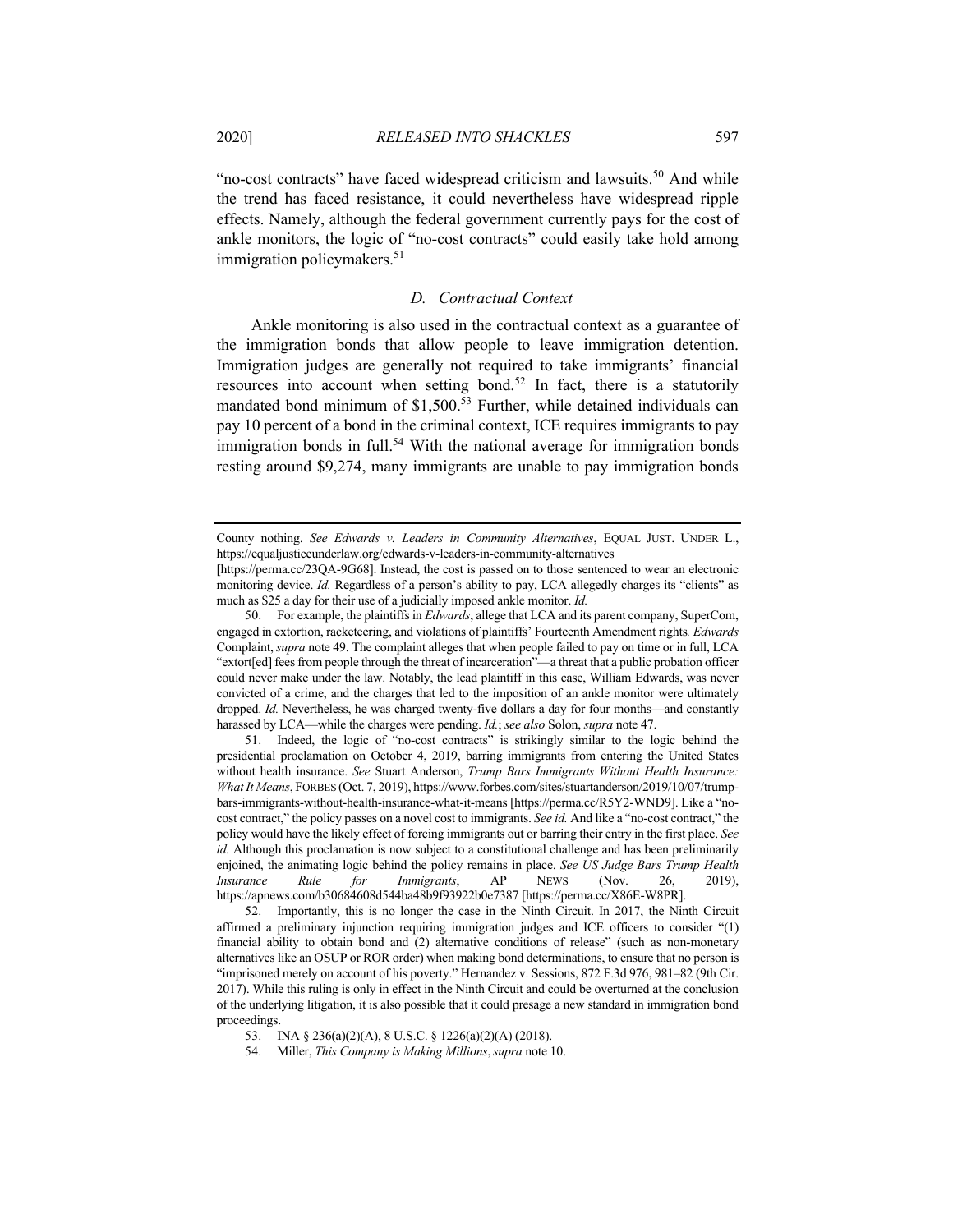outright and must rely instead on bail bonds companies.<sup>55</sup> However, because most bail bonds companies consider immigration bonds to be particularly risky, many either do not offer immigration bond services or charge exorbitant interest rates.<sup>56</sup> Enter Libre by Nexus, a business founded in 2013. Libre by Nexus claims to solve the bond problem by allowing immigrants to guarantee their bonds not with a hefty down payment or an exorbitant interest rate but by wearing an ankle monitor.<sup>57</sup> While an ankle monitor helps to address the problem of flight risk, Libre by Nexus has allegedly failed to tell clients they must pay \$420 per month for the use of the monitor on top of the actual cost of the bond.<sup>58</sup> Many immigrants report paying nearly the entire amount of an immigration bond, only to discover that all those payments went toward the cost of the ankle monitor not the principal of the loan.<sup>59</sup> When immigrants have failed to pay the monthly fee, Libre employees have allegedly threatened them with the prospect of returning to immigration detention.<sup>60</sup> As a result, these contracts have been the

57*. Libre–What We Do*, LIBRE BY NEXUS, https://www.librebynexus.com/what-we-do [https://perma.cc/5T5P-LX87].

<sup>55</sup>*. Id.* Twenty years ago, the median amount for an immigration bond was only \$3,000. *See*  TRANSACTIONAL RECORDS ACCESS CLEARINGHOUSE, WHAT HAPPENS WHEN INDIVIDUALS ARE RELEASED ON BOND IN IMMIGRATION COURT PROCEEDINGS? (2016). Current data for 2018 pegs the median immigration bond at \$7,500. *See* TRANSACTIONAL RECORDS ACCESS CLEARINGHOUSE, THREE-FOLD DIFFERENCE IN IMMIGRATION BOND AMOUNTS BY COURT LOCATION (2018). However, bond amounts vary "markedly from one court location to another," with bonds set in Tacoma, Washington, and Hartford, Connecticut, soaring to a median of \$15,000 per bond. *Id.* Four point six percent of immigrants had bonds set at \$25,000 or higher. *Id.* At least one immigration attorney has reported that "thousands of families have gotten higher bonds since Trump took office." Daniel Bush, *Under Trump, Higher Immigration Bonds Mean Longer Family Separations*, PBS NEWS HOUR (June 28, 2018), https://www.pbs.org/newshour/politics/under-trump-higher-immigration-bonds-meanlonger-family-separations [https://perma.cc/2ZF6-W9ZK] (quoting Erica Schommer, Clinical Associate Professor of Law, St. Mary's Law).

<sup>56.</sup> Telephone Interview with Mitch Slaughter, Founder, Mitch Slaughter Bail Bonds (Aug. 8, 2016).

We understand how unfair prolonged detention can be, and we understand how hopeless it can feel to know your loved one has bond when you can't afford it. We know how depressing it can be to call company after company and hear that they can't help you. . . . Our programs secure your immigration bond, meaning you won't need to pay cash for the full amount of the bond, or provide property you may not have. At Libre, we work hard for you to reunite your family!

*Libre GPS*, LIBRE BY NEXUS, https://www.librebynexus.com/gps [https://perma.cc/DCP7-ZE4S] ("GPS Tracking technology—securing your bond, securing your freedom!").

<sup>58.</sup> Michael E. Miller, *Company Accused of Preying on Detained Immigrants is Under Investigation*, WASH. POST (Oct. 20, 2017) [hereinafter Miller, *Company Accused of Preying*], https://www.washingtonpost.com/local/company-accused-of-preying-on-detained-immigrants-underfederal-investigation/2017/10/20/33232aae-b5aa-11e7-9e58-e6288544af98\_story.html [https://perma.cc/T5DA-Z52Q].

<sup>59</sup>*. Radio Ambulante*: *Firme Aqui*, NAT'L PUB. RADIO (May 1, 2018), http://radioambulante.org/audio/firme-aqui [https://perma.cc/X9CR-UMBX].

<sup>60</sup>*. See* Miller, *This Company is Making Millions*,*supra* note 10.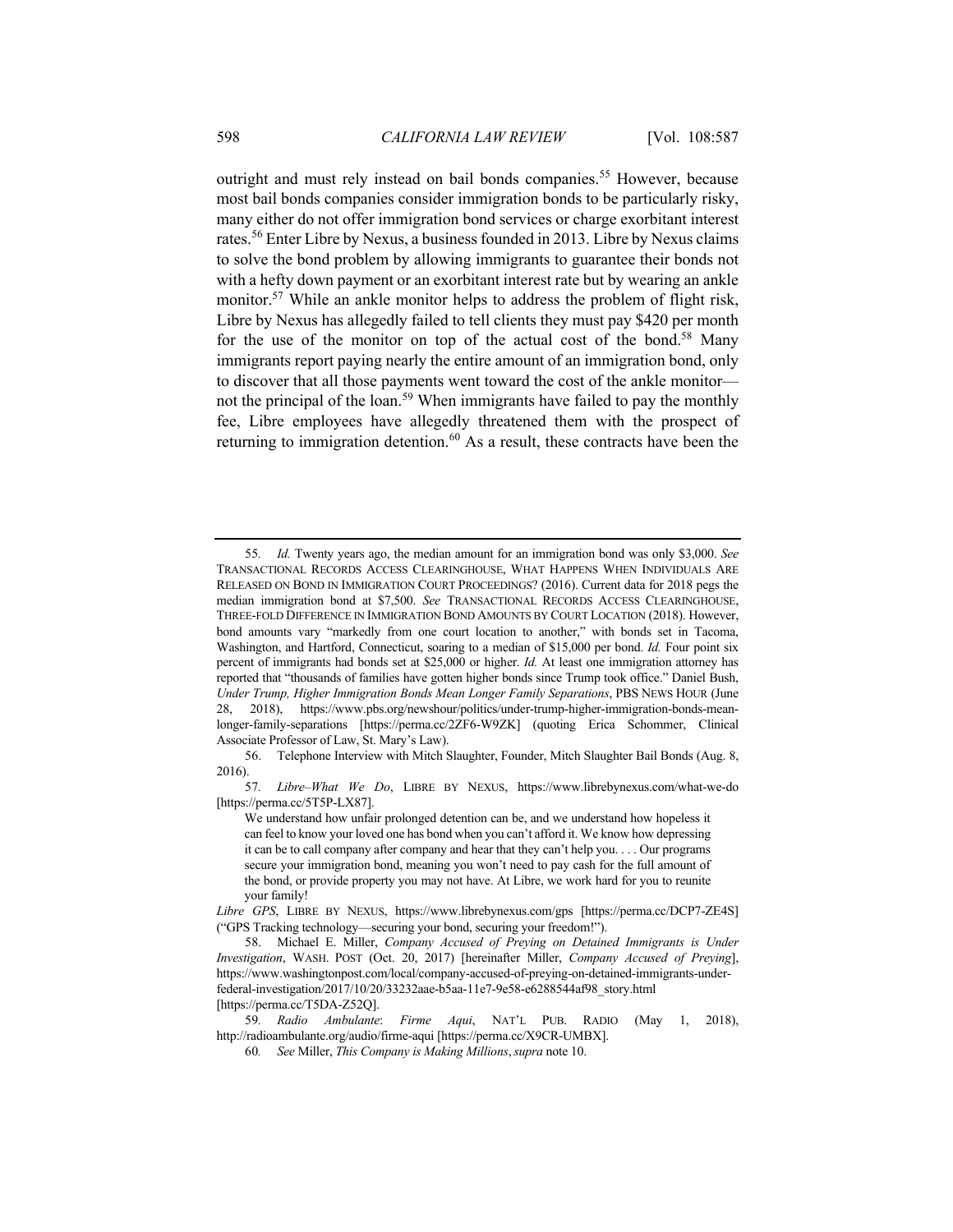subject of multiple investigations,  $61$  public policy efforts,  $62$  and lawsuits.  $63$  And though results have been slow to materialize, advocacy groups continue to take aim at Libre's practices.<sup>64</sup> As of the time of publication, Libre by Nexus had entered into at least one settlement agree with Washington Attorney General Bob Ferguson, in which it agreed "to provide more than \$2.7 million in debt relief and refund a total of \$58,000 to 140 customers in the state."<sup>65</sup>

#### II.

# THE PERCEPTION VERSUS THE REALITY OF ANKLE MONITORING

## *A. Ankle Monitors: The Perception*

Advocates frequently present ankle monitoring as a less traumatic alternative to detention, correctly highlighting the profound negative effects of physical incarceration.<sup>66</sup> Immigration prisons have been "proven to traumatize vulnerable populations, [and] jeopardize the basic health and safety of those detained."<sup>67</sup> Immigrants frequently report "poor medical care, spoiled food, and physical or sexual abuse."68 The lack of medical care and effective safety mechanisms has proven to be both more pronounced and more harmful for people who are pregnant, trans, or diagnosed with conditions like HIV.<sup>69</sup>

436a0df4f31d\_story.html [https://perma.cc/6WTG-DXPS].

65*. Id.*

68. Fernandes, *supra* note 26.

<sup>61.</sup> Libre by Nexus has been investigated by ICE, the Consumer Financial Protection Bureau, and the Washington Post. *See* Miller, *Company Accused of Preying*, *supra* note 58.

<sup>62</sup>*. See* Stop Predatory Bail Contracts Act, H.R. 2395, 115th Cong. (2017).

<sup>63.</sup> Plaintiffs have alleged that Libre contracts are unfair, fraudulent, and unlawful under California law, and that they violate U.S. laws prohibiting peonage and forced labor. Complaint, Vasquez v. Libre by Nexus, Inc., No. 3:17-cv-755 (N.D. Cal. Feb. 15, 2017). The court recently entered an order staying the case "while the parties finalize a written agreement and prepare the necessary motion and supporting papers for preliminary approval," signaling that a settlement is likely imminent. Order on Joint Stipulation Staying Case at 2, *Vasquez*, No. 3:17-cv-755 (N.D. Cal. Feb. 3, 2020).

<sup>64.</sup> For example, the Virginia-based Legal Aid Justice Center filed a new lawsuit against Libre by Nexus in August 2019. Michael E. Miller, *Virginia Regulators Threaten to Shut Down Company Accused of Preying on Undocumented Immigrants*, WASH. POST (Oct. 10, 2019 5:21 PM), https://www.washingtonpost.com/local/va-regulators-threaten-to-shut-down-company-accused-ofpreying-on-undocumented-immigrants/2019/10/10/42f6b79e-eb94-11e9-9c6d-

<sup>66</sup>*. See* Burnett, *supra* note 5.

<sup>67.</sup> NAT'L IMMIGRANT JUSTICE CTR. ET AL., THE REAL ALTERNATIVES TO DETENTION, (2018), https://www.immigrantjustice.org/sites/default/files/content-type/researchitem/documents/2018-

<sup>06/</sup>The%20Real%20Alternatives%20to%20Detention%20FINAL%2006.17.pdf

<sup>[</sup>https://perma.cc/6UAM-V7XZ] [hereinafter NAT'L IMMIGRANT JUSTICE CTR. ET AL., REAL ALTERNATIVES].

<sup>69.</sup> HUMAN RIGHTS WATCH, CHRONIC INDIFFERENCE: HIV/AIDS SERVICES FOR IMMIGRANTS DETAINED BY THE UNITED STATES (2007); HUMAN RIGHTS WATCH, DETAINED AND DISMISSED: WOMEN'S STRUGGLES TO OBTAIN HEALTH CARE IN UNITED STATES IMMIGRATION DETENTION (2009); Scott Bixby, *Immigrant Miscarriages in ICE Detention Have Nearly Doubled Under Trump*, DAILY BEAST (Mar. 2, 2019), https://www.thedailybeast.com/immigrant-miscarriagesin-ice-detention-have-nearly-doubled-under-trump [https://perma.cc/BYL4-6D3Y]; Jack Herrera, *Why*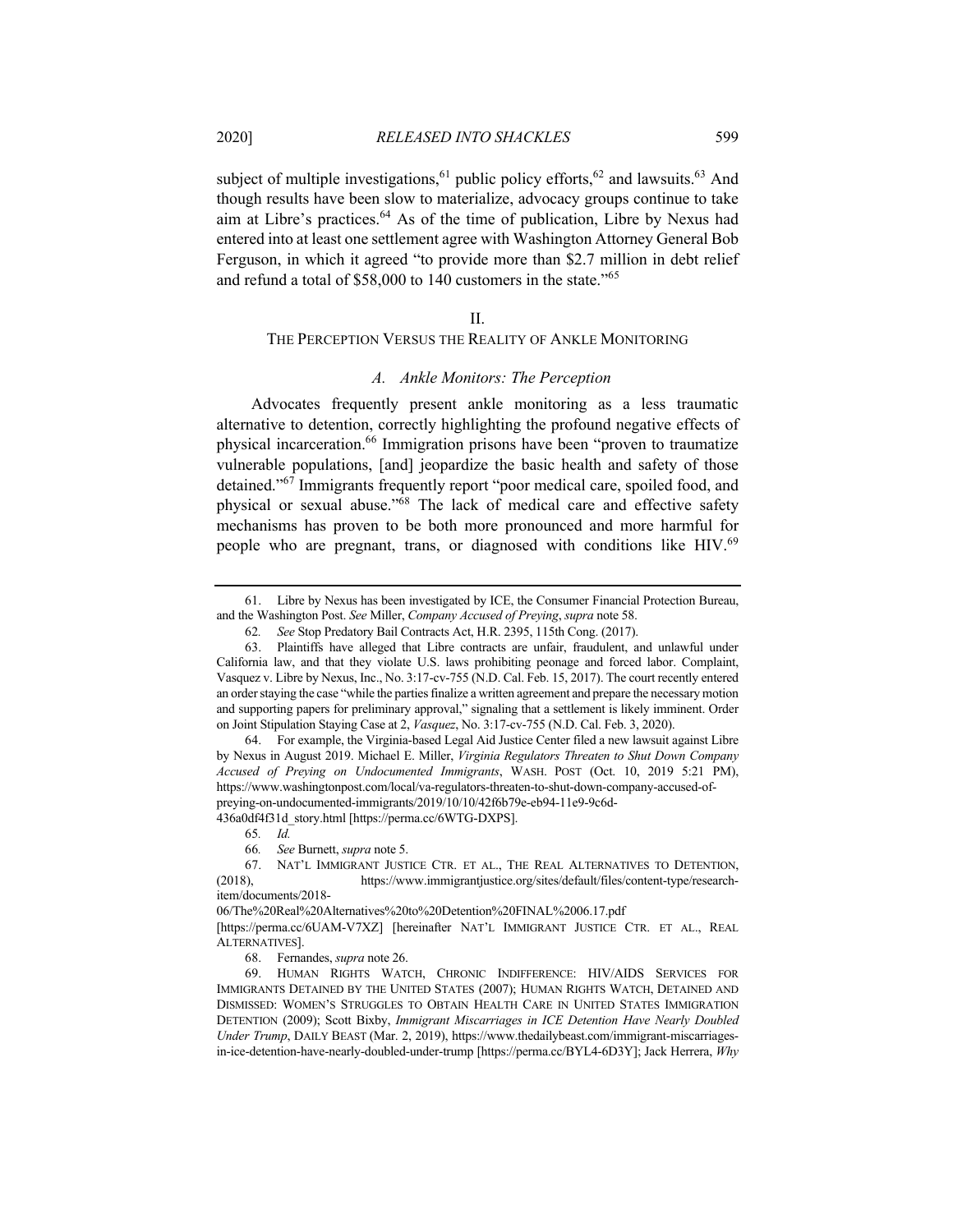Detention has also been associated with heightened levels of anxiety, depression, post-traumatic stress disorder, and suicidal ideation.<sup>70</sup> Adding to the horror, a number of children have died in immigration custody in recent months, while the overall death toll continues to rise.<sup>71</sup> Thus, critiquing ankle monitoring is complicated when "[s]ome lawyers are fighting tooth and nail to get their clients out of detention and enrolled in [ankle monitoring]"<sup>72</sup> and immigrants "are quick to acknowledge that they would rather wear [ankle monitors] than sit in a detention facility."73

Immigration advocates also associate ankle monitoring with more favorable immigration outcomes. Detention is "proven to ... undermine meaningful access to counsel in isolated, remote facilities."<sup>74</sup> Only 14 percent of detained immigrants secure representation, whereas non-detained immigrants retain counsel at a rate of 66 percent.<sup>75</sup> This disparity in access to counsel can have huge impacts on case outcomes. For example, "among similarly situated removal respondents, the odds were fifteen times greater that immigrants with representation, as compared to those without, sought relief, and five-and-a-half times greater that they obtained relief from removal."<sup>76</sup> Many advocates therefore associate release from detention, even in association with ankle monitoring, as a win for immigration cases.

Additionally, release from detention on an ankle monitor is likely to prolong an immigrant's stay in the country considerably. The Justice Department moves people released on ankle monitors to the non-detained docket, "which is so backlogged that it takes years for these cases to be heard and resolved."<sup>77</sup> The backlog is impressive: there are roughly 2.5 million immigrants on the nondetained docket compared with forty-five thousand immigrants on the detained docket.<sup>78</sup>

75. Ingrid V. Eagly & Steven Shafer, *A National Study of Access to Counsel in Immigration*  Court, 164 U. PENN. L. REV. 1, 32 (2015).

*are Trans Women Dying in ICE Detention?*, PAC. STANDARD (June 4, 2019); https://psmag.com/socialjustice/why-are-trans-women-dying-in-ice-detention [https://perma.cc/3ZH9-BUEP].

<sup>70.</sup> FREED BUT NOT FREE, *supra* note 21, at 3.

<sup>71</sup>*. See, e.g.*, Molly Hennessy-Fiske, *Six Migrant Children Have Died in U.S. Custody. Here's What We Know About Them*, LA TIMES (May 24, 2019), https://www.latimes.com/nation/la-namigrant-child-border-deaths-20190524-story.html [https://perma.cc/3EFP-ZH8M]; Hannah Rappleye & Lisa Riordan Seville, *24 Immigrants Have Died in ICE Custody During the Trump Administration*, NBC NEWS (June 9, 2019, 7:00 AM), https://www.nbcnews.com/politics/immigration/24-immigrantshave-died-ice-custody-during-trump-administration-n1015291 [https://perma.cc/72KE-RBUN].

<sup>72.</sup> Barron & Briones, *supra* note 18.

<sup>73.</sup> David Yaffe-Dellany, *"It's Humiliating": Released Immigrants Describe Life with Ankle Monitors*, TEXAS TRIBUNE (Aug. 10, 2018), https://www.texastribune.org/2018/08/10/humiliatingreleased-immigrants-describe-life-ankle-monitors [https://perma.cc/YR5R-W3KP].

<sup>74.</sup> NAT'L IMMIGRANT JUSTICE CTR. ET AL., REAL ALTERNATIVES,*supra* note 67.

<sup>76</sup>*. Id.* at 2.

<sup>77</sup>*. See* Burnett, *supra* note 5.

<sup>78</sup>*. See id.* On the other hand, the Transactional Records Access Clearinghouse puts the immigration court backlog, including both detained and non-detained dockets, at just 1,023,767 as of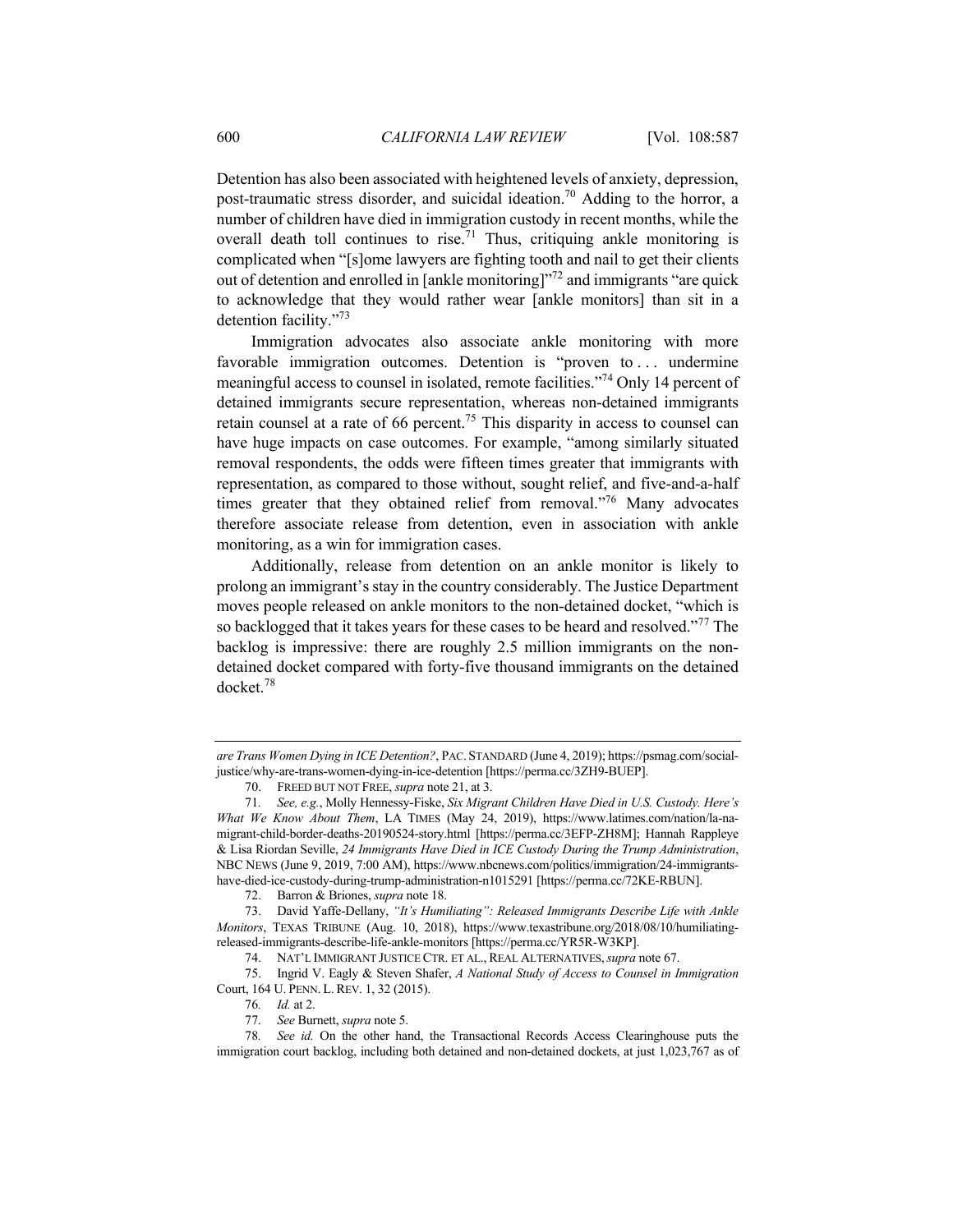Finally, ankle monitors are portrayed as a cost-effective alternative to detention. The government pays private immigration prisons roughly \$320 per day to detain a family, while an ankle monitor costs only \$4.41 per immigrant per day.79 In 2017, ICE spent approximately \$2.97 billion to fund immigration detention.<sup>80</sup> On the other hand, ICE spent around \$50 million on ankle monitoring in  $2016$ <sup>81</sup>

#### *B. Ankle Monitors: The Reality*

## *1. Physical and Psychological Consequences*

#### *a. Pain*

Ankle monitors are not designed to be painless. In fact, of the two ankle monitors on BI Incorporated's website, both advertise robust tamper detection technologies and multiple location technologies, while only one touts a "curved design" that is "easily adjustable to fit any individual."<sup>82</sup> In reality, many immigrants report that ankle monitors cause swelling, numbness, and severe cramps.83 "Although it is plastic and lightweight," reports Zully García, "it still causes my foot to swell, and it becomes very hot when it is being recharged."<sup>84</sup> At times, ankle monitors can bruise<sup>85</sup> or even scar their wearers through blistering and scabbing.<sup>86</sup> Many monitored immigrants must wear "thick socks" under low-cut sneakers to avoid chafing."<sup>87</sup> Those who are unable to avoid chafing or blistering may develop sores that can lead to long-term health consequences. For example, Jesus Escobar-Villalta almost lost his foot when a blister from his ankle monitor became infected.<sup>88</sup> Another woman, "YSM," developed an "extremely painful sore" underneath her ankle monitor and "[within] hours the sores had spread throughout [her] entire body . . . Some of

September 2019. *Immigration Court Backlog Tool*, TRAC IMMIGR. (2018), http://trac.syr.edu/phptools/immigration/court\_backlog [https://perma.cc/6DNE-E2GM].

<sup>79</sup>*. See* Burnett, *supra* note 5; Miller, *This Company is Making Millions*,*supra* note 10.

<sup>80</sup>*. See* U.S. GOV'T ACCOUNTABILITY OFFICE,IMMIGRATION DETENTION,*supra* note 21, at 1.

<sup>81.</sup> Miller, *This Company is Making Millions*,*supra* note 10.

<sup>82</sup>*. GPS Monitoring - LOC8*, BI.COM, https://bi.com/products-and-services/loc8-gpsmonitoring-device-remote-location-technology [https://perma.cc/Y4EL-9YF3]; *GPS Monitoring - ExacuTrack One*, BI.COM, https://bi.com/products-and-services/exacutrack-one-gps-monitoringdevice-remote-location-technology [https://perma.cc/HK92-UGZQ].

<sup>83.</sup> Barron & Briones, *supra* note 18; ISAP Complaint Letter, *supra* note 37, at 6–14.

<sup>84.</sup> Barron & Briones, *supra* note 18.

<sup>85.</sup> Araceli Martínez Ortega, *Grilletes de Monitoreo Electrónico, una Tortura para los Inmigrantes*, LA OPINIÓN (June 1, 2018), https://laopinion.com/2018/06/01/grilletes-de-monitoreoelectronico-una-tortura-para-los-inmigrantes [https://perma.cc/K8RN-72RV].

<sup>86</sup>*. See* E.C. Gogolak, *Ankle Monitors Weigh on Immigrant Mothers Released from Detention*, N.Y. TIMES (Nov. 15, 2015), https://www.nytimes.com/2015/11/16/nyregion/ankle-monitors-weighon-immigrant-mothers-released-from-detention.html [https://perma.cc/6T5N-CRU5].

<sup>87.</sup> Miller, *This Company is Making Millions*,*supra* note 10.

<sup>88</sup>*. Id.* Notably, this ankle monitor was provided by Libre by Nexus, not ICE. Upon learning of the incident, the company convinced Escobar-Villalta to waive his right to sue. *Id.*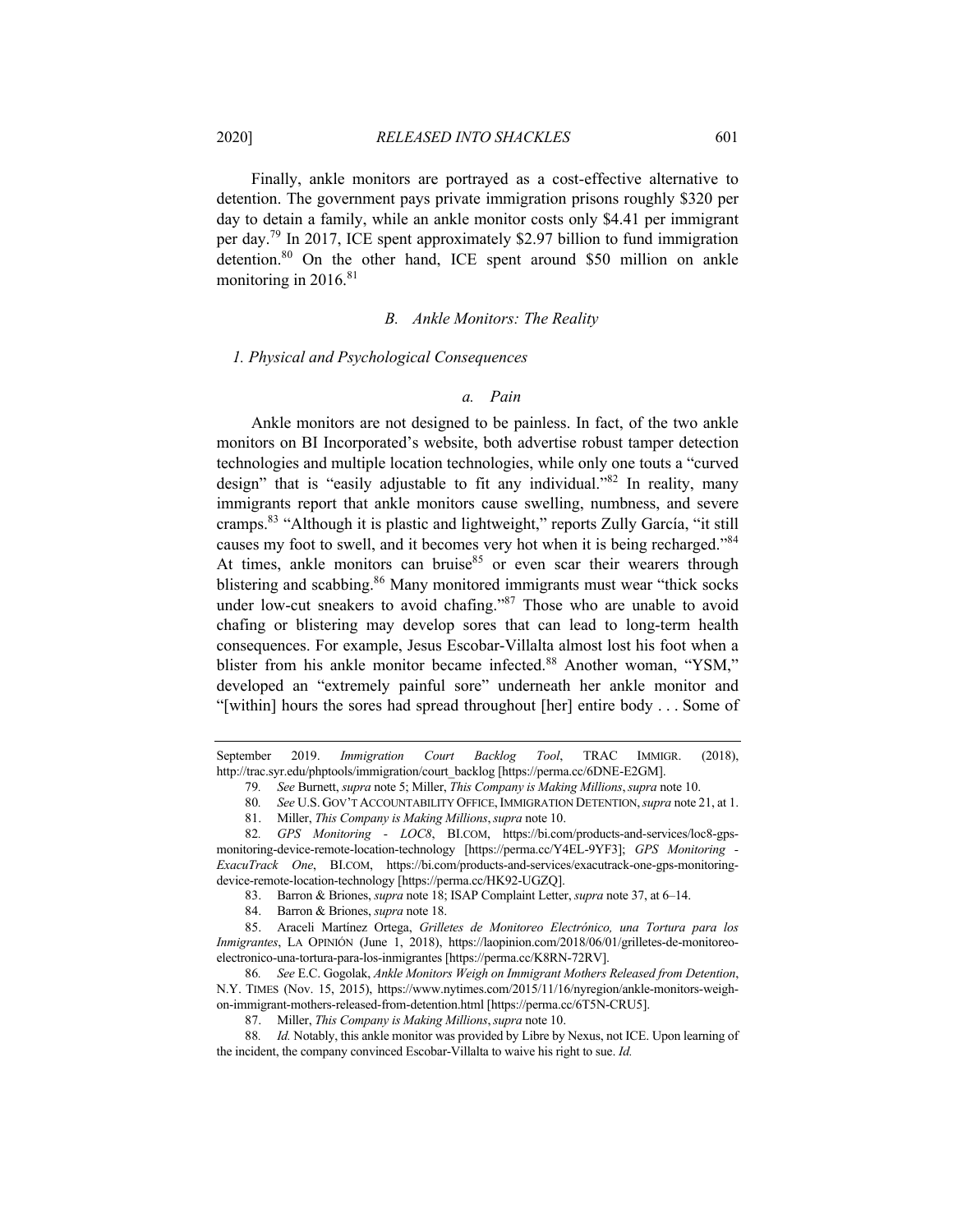the sores went away or became less swollen and less painful within hours of having the ankle shackle removed, but sores still cover a large part of YSM's body."<sup>89</sup> In one particularly horrific incident, Leyli Martinez-Perez's ankle monitor charger actually burst into flames. While unplugging the device, she received burns to her hand that resulted in permanent scars.<sup>90</sup> Another woman, "BOA," was taken to the emergency room after picking up a metal pan and feeling "a strong electric shock and a sharp pain in her chest."91 After she requested to have her ankle monitor taken off, her ISAP officer told her that this experience "was normal."92

# *b. Immobility*

Ankle monitors restrict immigrants' physical and geographical mobility in a variety of ways. First, eligibility for release on ISAP is contingent upon residing within eighty-five miles of an ISAP office.<sup>93</sup> Once released, immigrants must remain within this zone at all times. In fact, ICE's bid for contractors to administer the ISAP program specifically required the contractor to "provide GPS transmitters that are able to monitor the Participant's whereabouts inside Exclusion and/or Inclusion zones" that an immigrant may or may not enter or leave.<sup>94</sup> These zones are enforced rigidly. As Reginald recounts, he accidentally drove a few blocks outside of New York City during his honeymoon. "Immediately, the [ankle monitor] started beeping, and a pre-recorded message repeatedly declared, 'You are exiting your master zone.'"<sup>95</sup> When Reginald and his wife reentered the city moments later, the ankle monitor again beeped, declaring, "You are now entering your master zone."<sup>96</sup> Although Reginald was fortunate to avoid immigration consequences, leaving one's designated zone can count as a violation of an OSUP or ROR order, triggering serious immigration consequences.<sup>97</sup>

Apart from these formal geographic limits, immigrants experience decreased mobility due to the limits of the technology itself. Ankle monitors take hours to charge, requiring immigrants to remain next to outlets for long periods

<sup>89.</sup> ISAP Complaint Letter, *supra* note 37, at 7–8.

<sup>90.</sup> Miller, *This Company is Making Millions*, *supra* note 10. This was also a Libre by Nexus ankle monitor. Here, too, the company succeeded in convincing Martinez-Perez to sign a document waiving her right to sue. *Id.*

<sup>91.</sup> ISAP Complaint Letter, *supra* note 37, at 6.

<sup>92</sup>*. Id.*

<sup>93.</sup> FREED BUT NOT FREE, *supra* note 21, at 8.

<sup>94.</sup> U.S. IMMIGRATION CUSTOMS & ENF'T, INTENSIVE SUPERVISION APPEARANCE PROGRAM (ISAP III) SOLICITATION, ATTACHMENT 6: DETAILED GPS ANKLE BRACELETS AND TRACKING/MONITORING SYSTEM AND TELEPHONIC REPORTING SYSTEM 2 (2014), https://govtribe.com/opportunity/federal-contract-opportunity/intensive-supervision-appearanceprogram-isap-iii-hscecr14r00001#details [https://perma.cc/JA49-AA3D].

<sup>95.</sup> FREED BUT NOT FREE, *supra* note 21, at 18.

<sup>96</sup>*. Id.*

<sup>97</sup>*. Id.* at 9, 18.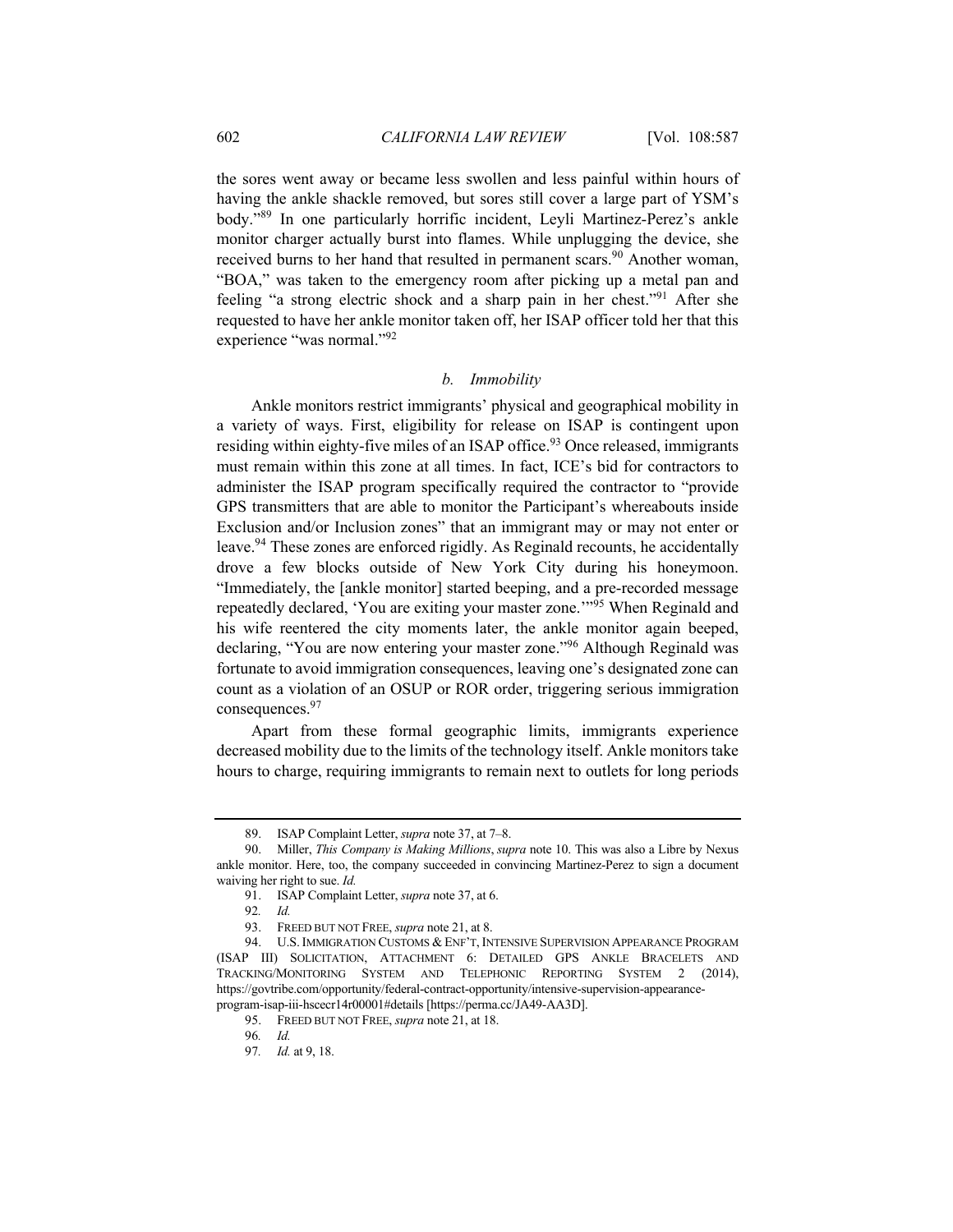without moving. The charger for an ankle monitor is "extremely heavy" and it is not necessarily feasible for everyone to carry a charger with them—especially, for example, when also looking after a toddler on public transportation.<sup>98</sup> As a result, immigrants are discouraged from the type of daily movement that most take for granted simply because it could interfere with their ability to maintain a charged ankle monitor and to remain in compliance with the terms of their release.

"It's easy to think, 'Oh, it's just a little thing around your ankle,'" said Heidi Altman, director of policy at the National Immigrant Justice Center. "In fact, we hear from folks that it really feels like another way in which their liberty and their ability to live their life is being severely curtailed. And it's constantly present."99

#### *c. Stigma*

Ankle monitors carry the intense weight of social stigma, perhaps by design. As one ankle monitor vendor put it: "Over the years there's been a huge debate . . . Do we make them small and unobtrusive so there's not a stigma? Or do we make them big and obnoxious, like a Scarlet Letter?"100 María Asuncíon experienced this stigma firsthand: "My son asked me why they put this on me, he said that they only do this to thieves. I explained to him that I am not a thief."<sup>101</sup> Regardless of design intent, the UN Special Rapporteur on the Human Rights of Migrants once stated that "the stigmatizing and negative psychological effects of the electronic monitoring are likely to be disproportionate to the benefits of such monitoring."<sup>102</sup>

This stigmatization may even expose people to increased interactions with the criminal justice system. As Zully García recounted, "A few days ago the police stopped me and asked if I had been a prisoner. I told them that I had not, and they answered, then why do you wear this [ankle monitor]. They only put those on prisoners who have committed a crime."<sup>103</sup> Other immigrants have reported similar experiences. Nefi Flores, for example, had ICE called on him after a bus driver spotted his ankle monitor.<sup>104</sup>

<sup>98.</sup> ISAP Complaint Letter, *supra* note 37, at 8 (describing the experience of DPP).

Yaffe-Dellany, *supra* note 73.

<sup>100.</sup> Rachel Swan, *Jail To-Go: Ankle Bracelets Could be the Next Great Law Enforcement Tool, if the City Doesn't Get Defeated by Data*, SF WEEKLY (May 21, 2014), http://www.sfweekly.com/news/jail-to-go-ankle-bracelets-could-be-the-next-great-law-enforcementtool-if-the-city-doesnt-get-defeated-by-data [https://perma.cc/P4ZH-95S5]. Notably, this vendor's company, LCA, is subject to the lawsuit mentioned *supra* note 49, alleging extortion, racketeering, and violations of plaintiffs' Fourteenth Amendment rights. *See Edwards* Complaint, *supra* note 49.

<sup>101.</sup> Barron & Briones, *supra* note 18.

<sup>102.</sup> Francois Crepeau (Special Rapporteur on the Human Rights of Migrants), *Rep. of the Special Rapporteur on the Human Rights of Migrants*, U.N. Doc. A/HRC/20/24 (Apr. 2, 2012).

<sup>103.</sup> Barron & Briones, *supra* note 18.

<sup>104.</sup> Miller, *This Company is Making Millions*,*supra* note 10.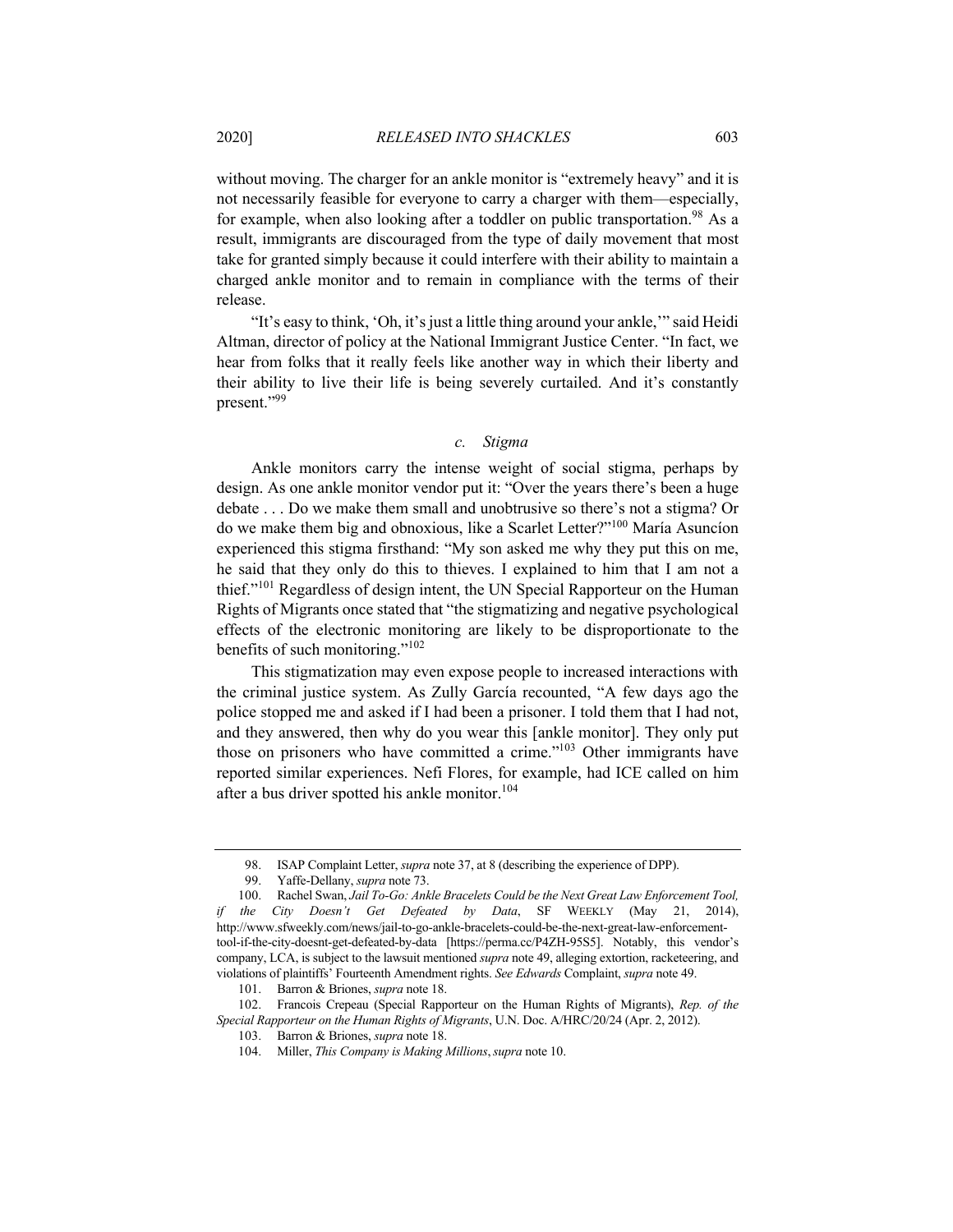## *d. Trauma*

For survivors of violence and trauma, ankle monitors may also serve as "a physical reminder of what they've been through."<sup>105</sup> Lisa Knox, an advocate who has worked with survivors of domestic and sexual violence, reports that "I have seen that the strict monitoring only serves to re-traumatize them and bring back the feeling of powerlessness they experienced as victims of abuse."<sup>106</sup> For survivors of abuse, the physical intrusion of an ankle monitor may be a constant reminder of feeling unable to control who or what touches one's body.<sup>107</sup> Ankle monitoring may also conjure memories of historical trauma. As Carla Garcia explains, ankle monitors recall the history of her community's experience of slavery. "We the Garífunas were slaves, and we freed ourselves . . . . [N]ow in the capitalist economy our chains are electronic."<sup>108</sup>

## *2. Immigration Consequences*

#### *a. May Not Improve Access to Counsel*

As discussed *supra*, research shows that immigrants who are not in detention enjoy increased access to legal representation. However, immigrants subject to ankle monitoring may still face significant barriers to consulting with their attorneys once secured. First, because ankle monitors encumber physical mobility, as discussed *supra*, these devices could actually impede access to counsel by making it physically difficult to meet with attorneys in person. More critically, many immigrants have reported that they are not permitted to speak with or have their attorneys present during check-ins with the BI Incorporated contractors who administer the ISAP program.<sup>109</sup> The San Francisco Field Office Director of ICE explained that "according to their national contract, [BI Incorporated] ISAP officers were not permitted to speak with attorneys or allow attorneys to be present at ISAP meetings with clients."<sup>110</sup> Given that these checkins can result in re-detention, which could impact the adjudication of applications for immigration relief, this ISAP-imposed lack of access to counsel is extremely troublesome.<sup>111</sup>

<sup>105.</sup> Gogolak, *supra* note 86.

<sup>106.</sup> ISAP Complaint Letter, *supra* note 37, at 16. Knox is a Managing Attorney at Centro Legal de la Raza.

<sup>107.</sup> My thanks to Leti Volpp, Robert D. and Leslie Kay Raven Professor of Law, UC Berkeley School of Law, for this important insight.

<sup>108.</sup> Barron & Briones, *supra* note 18.

<sup>109.</sup> ISAP Complaint Letter, *supra* note 37, at 17; Telephone Interview with Karen Hoffman, *supra* note 37.

<sup>110.</sup> ISAP Complaint Letter, *supra* note 37, at 17.

<sup>111</sup>*. See* Telephone Interview with Karen Hoffman, *supra* note 37.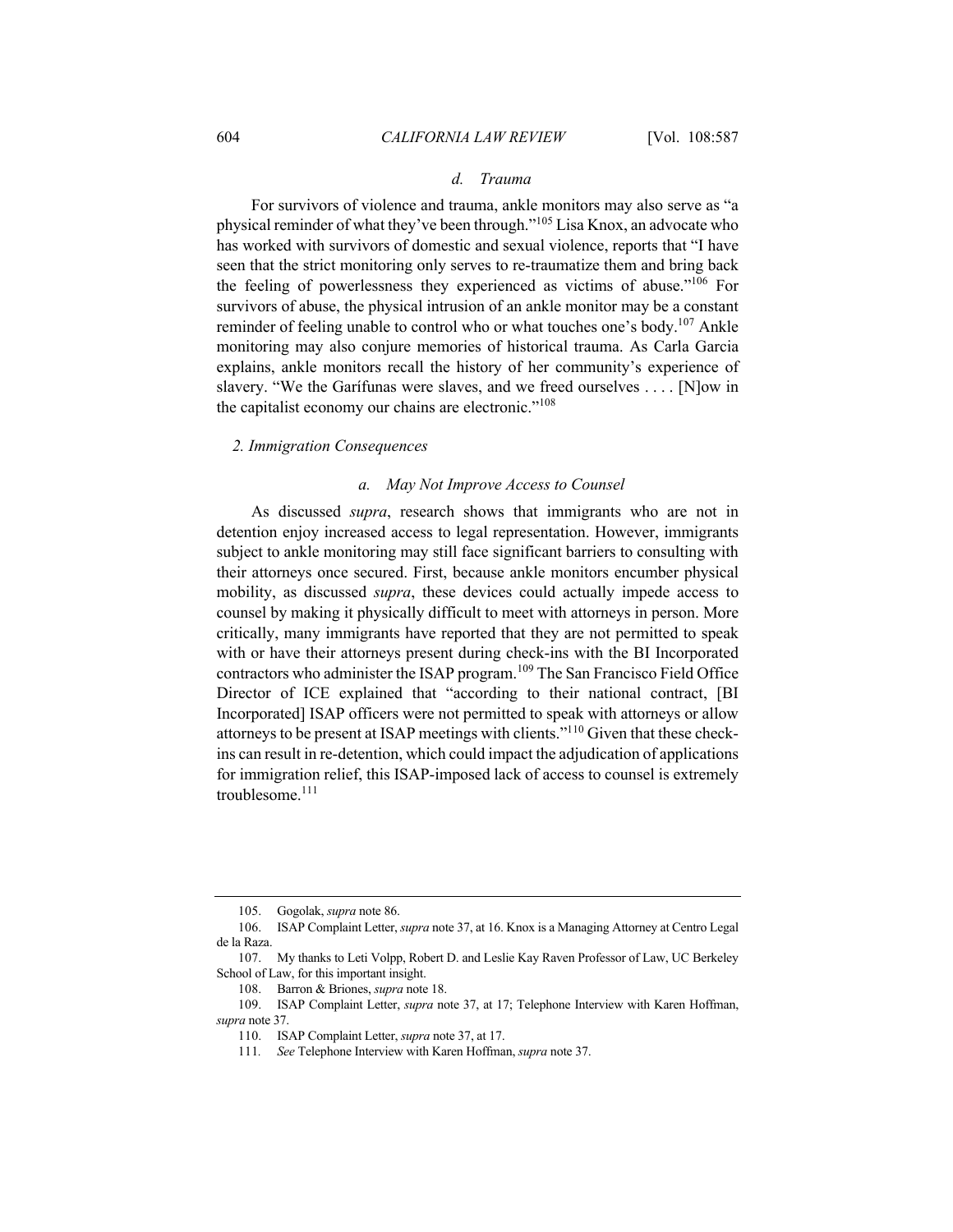## *b. May Not Prolong Stay in the United States*

While cases on the non-detained docket span years, as discussed *supra*, this delay is not a fixed right or privilege. Voices far and wide, from the former Acting Director of ICE to the Center for Immigration Studies,  $112$  have advocated for the Trump administration to hire more immigration judges to address the backlog on the non-detained docket.<sup>113</sup> Responding to this pressure, former U.S. Attorney General Jeff Sessions restructured the hiring process for immigration judges. Under this accelerated hiring plan, "128 immigration judges have been sworn in" since January 2017.<sup>114</sup> While the backlog persists, this swift change signals how quickly the non-detained backlog could be addressed given sufficient political will. Thus, although being moved to the non-detained docket currently moves immigrants to a slower adjudication schedule, this reality could change quickly and unpredictably. As such, it is not necessarily strategic to advocate for ankle monitoring as an ideal alternative to detention in the long term.

#### *c. May Not Reduce Rates of Immigration Detention*

The use of ankle monitors likely does not reduce immigration detention rates because many of the people on ankle monitors would not have been detained in the first place. As ankle monitoring has grown, it is increasingly unclear whether ATD programs were ever meant to serve as an actual alternative to detention. In fact, despite the increased use of ankle monitoring, immigration detention itself has only skyrocketed.<sup>115</sup>

When ISAP was first launched, it "was not targeted at those individuals in detention who might be good candidates for release; rather, it was targeted at individuals who were not in detention at all."116 "A lot of the people who are on ISAP are people who would otherwise not be in detention."<sup>117</sup> Instead, many immigrants placed on ankle monitors either were never detained in the first place or would have been released from detention on bond or on an OSUP or ROR order without the condition of ankle monitoring.<sup>118</sup> Further, stateless individuals and even immigrants who have been granted some form of immigration relief

<sup>112.</sup> The Southern Poverty Law Center has designated the Center for Immigration Studies as a hate group and described it as the "go-to think tank for the anti-immigrant movement." *Center for Immigration Studies*, SOUTHERN POVERTY L. CTR. (SPLC), https://www.splcenter.org/fightinghate/extremist-files/group/center-immigration-studies [https://perma.cc/4XV2-QKGB].

<sup>113</sup>*. See* Burnett, *supra* note 5.

<sup>114.</sup> Press Release, U.S. Dep't of Justice, Office of Pub. Affairs, EOIR Announces Largest Ever Immigration Judge Investiture (Sept. 28, 2018), https://www.justice.gov/opa/pr/eoir-announces-largestever-immigration-judge-investiture [https://perma.cc/5EBH-RN3S].

<sup>115.</sup> Fernandes, *supra* note 26.

<sup>116.</sup> FREED BUT NOT FREE, *supra* note 21, at 8.

<sup>117.</sup> Fernandes, *supra* note 26 (quoting immigration attorney Jeremy Jong).

<sup>118.</sup> FREED BUT NOT FREE, *supra* note 21, at 1.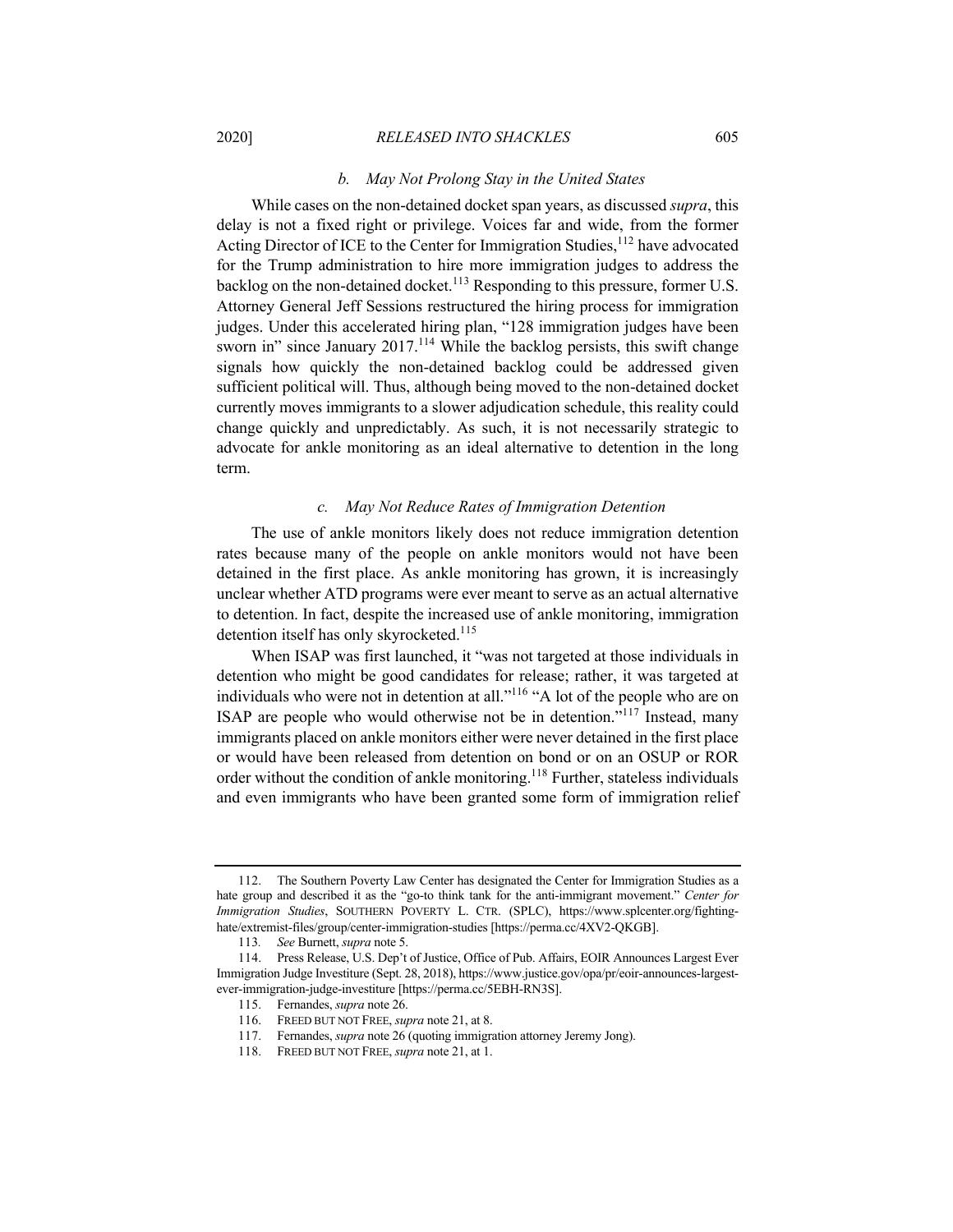have been placed on electronic monitoring without justification.<sup>119</sup> Instead of reducing the number of people in immigration detention, the expansion of electronic monitoring may only signal a widening of the net of immigrants under mass control, be it through incarceration or e-carceration.

Rather than reduce detention, electronic monitoring itself is a sort of revolving door that may push immigrants back into detention. This is because ICE considers information including "supervision history (such as bond breaches or supervision violations), and disciplinary infractions" when determining whether to release an immigrant on an ankle monitor.<sup>120</sup> In fact, even minor violations of ISAP's terms can push an immigrant right back into immigration detention. Stories abound of immigrants being re-detained simply because an ankle monitor "ran out of batteries."121 The Center for American Progress, for example, reported in 2017 on Marco Tulio Hernandez's case. Tulio Hernandez purportedly violated the terms of his electronic monitoring by visiting a cousin in another state—with his ISAP officer's permission.<sup>122</sup> When he returned home a few days later, he was arrested by immigration agents and re-detained, despite complying with all the terms of his supervision for over four years.<sup>123</sup> Accounts from the criminal justice context also support this revolving door effect. As James Kilgore at the Center for Media Justice explained, "The minute you have a device on you you can go back to prison because your bus is late, or the battery dies or there is a power outage."<sup>124</sup>

## *d. May Not Improve Immigration Case Outcomes*

Because ankle monitors are fairly simple devices, they are not generally understood to directly affect immigration case outcomes. However, as their use grows, technological advances are likely to follow, creating the possibility that ankle monitors could detect behaviors with immigration consequences. Two examples leap to mind. First, ankle monitors could detect substance use. In fact, there are already ankle monitors in use in the criminal justice context that are capable of detecting alcohol consumption.<sup>125</sup> While alcohol itself does not

<sup>119</sup>*. Id.* at 4. The use of ankle monitors on these two populations is particularly nonsensical because neither presents an imminent flight risk. Immigrants who have been granted some form of immigration relief do not present a flight risk because they are not at imminent risk of deportation, and thus have no cause to abscond. Likewise, given that stateless individuals who have been ordered removed are only released from immigration detention if there is no imminent likelihood that a third country would agree to receive them, they also present no flight risk.

<sup>120.</sup> Robert Koulish, *Using Risk to Assess the Legal Violence of Mandatory Detention*, 5 LAWS 3, 7–8 (2016).

<sup>121.</sup> Fernandes, *supra* note 26.

<sup>122</sup>*. Id.*

<sup>123</sup>*. Id.*

<sup>124.</sup> Solon, *supra* note 47.

<sup>125</sup>*. Scram Continuous Alcohol Monitoring*, SCRAM SYSTEMS, https://www.scramsystems.com/products/scram-continuous-alcohol-monitoring

<sup>[</sup>https://perma.cc/R6Q3-E7Z9] (providing 24-hour transdermal alcohol monitoring).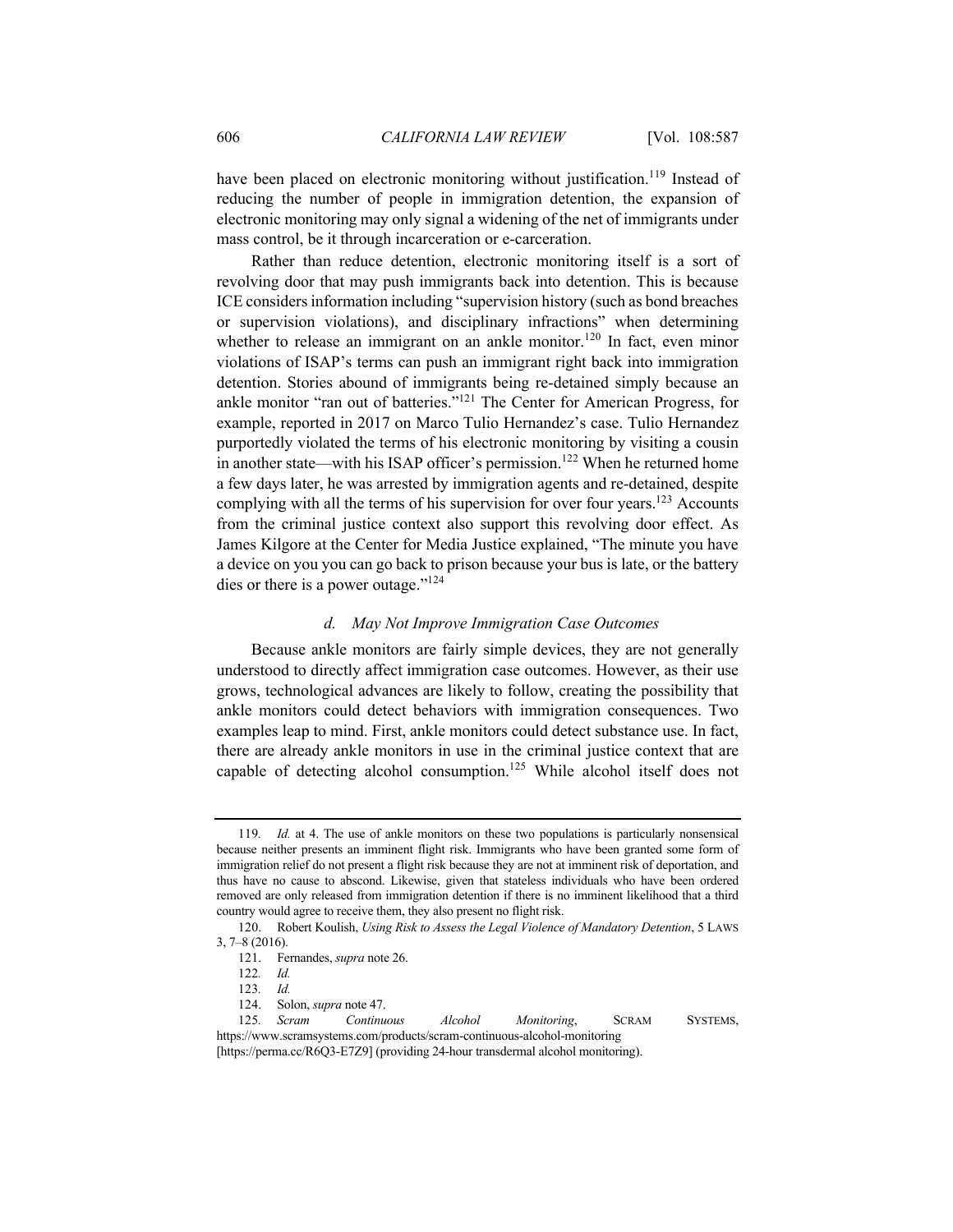necessarily trigger immigration consequences, detection of alcohol consumption that could lead to driving-while-intoxicated charges could ultimately have significant negative immigration consequences—especially where such charges tend to disproportionately influence immigration judges' discretionary decisionmaking.<sup>126</sup> And given the existence of ankle monitors that test for alcohol, it is easy to imagine monitors testing for substances that automatically trigger drugrelated grounds of removal.<sup>127</sup> Second, ankle monitors could be used to eavesdrop on immigrants. Ankle monitors with two-way communication capabilities are in use today, and allegations of eavesdropping have already arisen in the criminal ankle-monitoring context.<sup>128</sup> While such eavesdropping would raise serious constitutional privacy concerns, the resulting data could also have significant impacts on pending immigration cases, particularly if the data related to grounds for relief or removal. Ultimately, the possibilities are limited only by the government's ability to invest in research and new technology. As technology advances, it could be easier than ever to use ankle monitors not only as a mechanism of supervision but as an actual tool of immigration enforcement and case adjudication.

Apart from the actual technology of ankle monitors, the surrounding ISAP program could also trigger negative case outcomes. Though not the precise focus of this Note, a particular example bears mentioning. Karen Hoffman, an immigration advocate, recently reported that ISAP told her client to stay home all day as a condition of monitoring on a day when he was scheduled to appear in immigration court.<sup>129</sup> Only after persistent intervention did the ISAP office ultimately reschedule this immigrant's home check-in. Had it not been for this intervention, her client could have failed to show up for his hearing and been ordered deported—or, in the alternative, been punished for missing his check-in by remaining on an ankle monitor even longer.

## *3. Economic Consequences*

In the civil immigration context, unlike in other contexts, immigrants are not required to pay for the ankle monitors they are required to wear.<sup>130</sup> Nevertheless, an ankle monitor can have significant negative economic consequences for immigrants. First, because some employers view ankle

<sup>126</sup>*. See generally* KATHY BRADY, IMMIGRATION LEGAL RES. CTR., IMMIGRATION CONSEQUENCES OF DRIVING UNDER THE INFLUENCE: CALIFORNIA DUI AND RECKLESS DRIVING STATUTES (2017).

<sup>127</sup>*. See* INA § 237(a)(2), 8 U.S.C. § 1227(2)(A)(iii) (2018).

<sup>128</sup>*. See, e.g.*, Kira Lerner, *Chicago's Ankle Monitors Can Call and Record Kids Without Their Consent*, CITYLAB (Apr. 8, 2019), https://www.citylab.com/equity/2019/04/chicago-electronicmonitors-juveniles-can-call-and-record-them-without-consent/586639 [https://perma.cc/PG3Q-9N3L] (describing electronic monitors with two-way communication capabilities).

<sup>129</sup>*. See* Email Interview with Karen Hoffman, *supra* note 5.

<sup>130.</sup> On the other hand, immigrants who are required to pay for their ankle monitors in the criminal or contractual context often face ballooning debt that interferes with their ability to pay for even basic necessities. *See supra* Part I.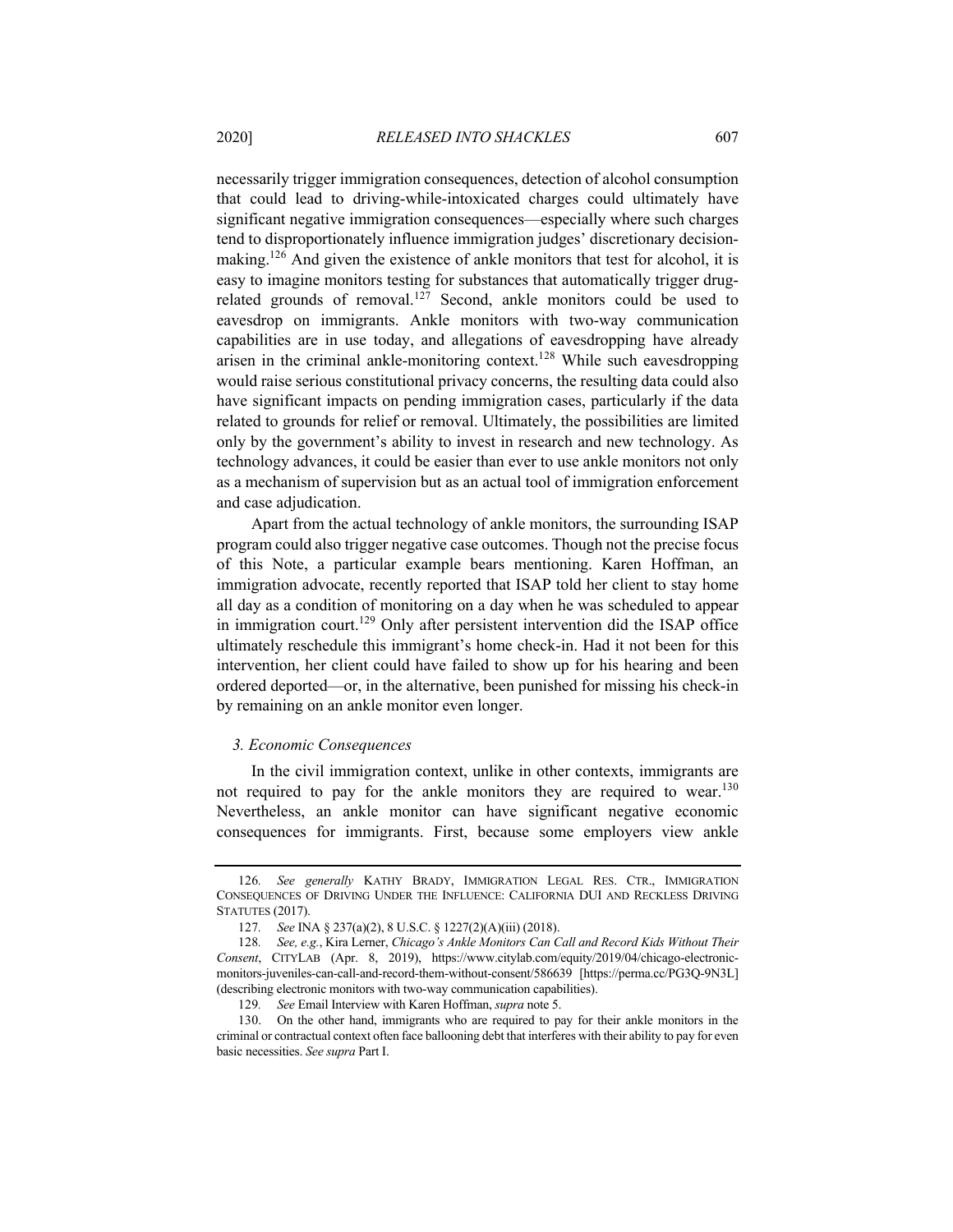monitors with suspicion, it can be difficult for immigrants to find or hold a job in the first place.<sup>131</sup> Added to this is the reality that ankle monitors "loudly play pre-recorded messages for various reasons without warning," which could lead to further deterioration of a strained working relationship.<sup>132</sup> One asylum seeker lost his job after his ankle monitor went off, because his boss "worried it could put other undocumented employees at risk of deportation."<sup>133</sup> Second, depending on the actual device, an immigrant might need to spend as much as three hours a day recharging the battery in a wall outlet or might need to recharge the battery multiple times a day, severely undercutting their ability to work long or irregular hours.<sup>134</sup>

Collateral consequences of ankle monitors are wide-ranging. Immigrants subject to ankle monitoring are generally required to attend in-person check-ins in both ISAP and ICE offices, and may also be subject to curfews and unannounced work visits.<sup>135</sup> Employers "may be unwilling to work around an individual's curfew or visit schedule."136 Further, due to the irregularity of check-ins and the frequent delays during actual appointments, it may be almost impossible to hold down a job with regular hours.<sup>137</sup>

#### III.

#### RESISTING PROLONGED ANKLE MONITORING

This Note now moves to a discussion of the legal theories available for resisting prolonged ankle monitoring, specifically in the civil immigration context. While the harms associated with ankle monitoring follow immigrants across contexts, this Note narrows its scope to civil immigration ankle monitoring to address a gap in the discourse. In the criminal context, ankle monitors have faced widespread criticism and lawsuits in recent years.<sup>138</sup> Likewise, the use of ankle monitors in the contractual context is currently the subject of several high-profile lawsuits.<sup>139</sup> Yet in the civil immigration context, resistance to the use of ankle monitors has virtually stalled. Meanwhile, advocates began reporting in March 2019 that ICE is no longer removing ankle

<sup>131.</sup> FREED BUT NOT FREE, *supra* note 21, at 17.

<sup>132</sup>*. Id.*

<sup>133.</sup> Yaffe-Dellany, *supra* note 73.

<sup>134</sup>*. See* Solon, *supra* note 47; Yaffe-Dellany, *supra* note 73; ISAP Complaint Letter, *supra* note 37, at 8.

<sup>135.</sup> FREED BUT NOT FREE, *supra* note 21, at 17; ISAP Complaint Letter, *supra* note 37, at 7, 9, 15–18.

<sup>136</sup>*. See* FREED BUT NOT FREE, *supra* note 21, at 17*.*

<sup>137</sup>*. Id.* at 16.

<sup>138</sup>*. See supra* note 49 (discussing one such high profile challenge to ankle monitors in the criminal context).

<sup>139</sup>*. See supra* note 63 (discussing one such high profile challenge to ankle monitors in the contractual context).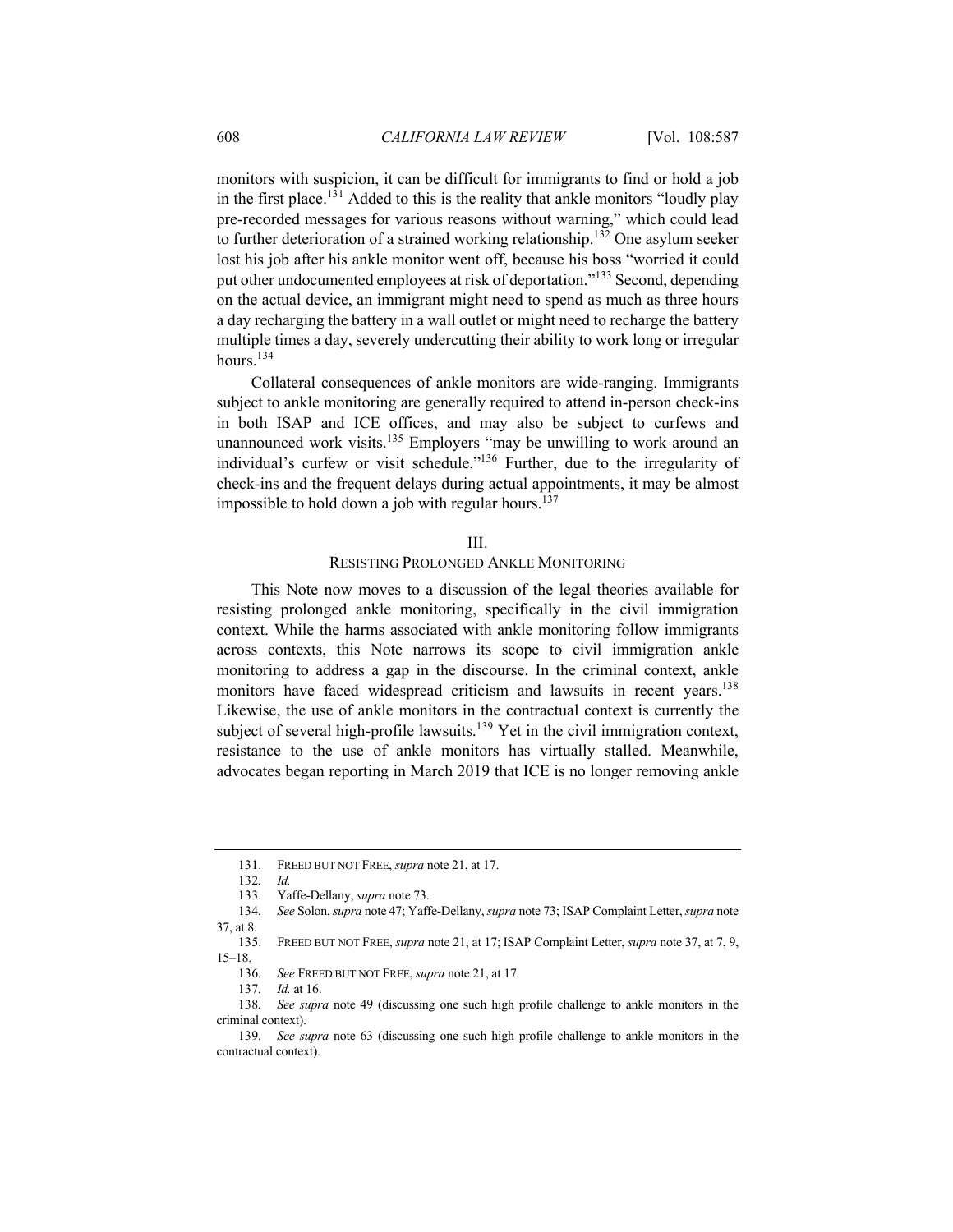monitors prior to the final resolution of a case.<sup>140</sup> Given the intense politicization of immigration policy in recent years, few advocates have the capacity to focus on ankle monitoring. As such, this Note seeks to address this gap and to propose forms of resistance to ankle monitors, both through existing legal avenues and through alternatives to electronic monitoring.

# *A. Administrative Procedure Act*

Immigrants are unlikely to successfully challenge ankle monitoring on the basis of an Administrative Procedure Act (APA) claim. The APA provides that a notice and comment period must precede any substantive rulemaking.<sup>141</sup> ICE's promulgation of the ISAP program, through which ankle monitors are imposed, took place without this notice and comment period, and the substance of the program has never been articulated in the Code of Federal Regulations. Courts, however, have denied challenges to the imposition of ankle monitors on the basis that ISAP violates the APA notice and comment requirement. In *Nguyen v. B.I. Inc.*, the court found that "ISAP is not a new administrative rule, and is not subject to APA requirements."<sup>142</sup>

#### *B. Substantive Due Process*

Immigrants have extremely limited substantive due process rights<sup>143</sup> and have not yet successfully challenged ankle monitoring on this basis. To date, substantive due process challenges to ankle monitoring have centered around immigrants who have been ordered deported. Because the liberty interest of an immigrant under a final order of removal is not a fundamental right, ankle monitors must only survive rational basis review.<sup>144</sup> Courts have generally found that an ankle monitor as a condition of ISAP "does not violate aliens' [substantive] due process rights because it is rationally related to the governmental purposes of monitoring aliens under final removal orders and protecting the community."145 However, immigrants who are not under a final

<sup>140.</sup> Email Interview with Joseph Navé, Attorney, Navé Immigration Law (Mar. 29, 2019) (on file with author) ("[A]s of this week, ICE headquarters have introduced a new policy that they will no longer remove ankle monitors, even if a bond is paid. The options are either ankle monitor or immigration detention.").

<sup>141.</sup> Administrative Procedure Act, 5 U.S.C. § 551 *et seq*. (2018).

<sup>142.</sup> 435 F. Supp. 2d 1109, 1116 (D. Or. 2006).

<sup>143</sup>*. See, e.g.*, Harisiades v. Shaughnessy, 342 U.S. 580 (2007) (denying relief from deportation on a substantive due process claim because the matter was "so exclusively entrusted to the political branches of government as to be largely immune from judicial inquiry or interference"); Fiallo v. Bell, 430 U.S. 787 (2003) (denying judicial review of denials of immigration relief, even as the denials infringed upon the substantive due process rights of citizens and legal permanent residents in familial relationships with the applicants).

<sup>144</sup>*. See* Demore v. Kim, 538 U.S. 510, 521–22 (2003).

<sup>145.</sup> Iruene v. Weber, No. 3:12-CV-1864-O-BH, 2012 WL 5945079, at \*3 (N.D. Tex. Aug. 1, 2012), *report and recommendation adopted*, No. 3:12-CV-1864-O, 2012 WL 5995350 (N.D. Tex. Nov. 28, 2012); *see also* Nguyen v. B.I. Inc., 435 F. Supp. 2d 1109, 1115 (D. Or. 2006) (finding ISAP ankle monitors rationally related to the government interest in reducing rate of absconders); Zavala v. Prendes,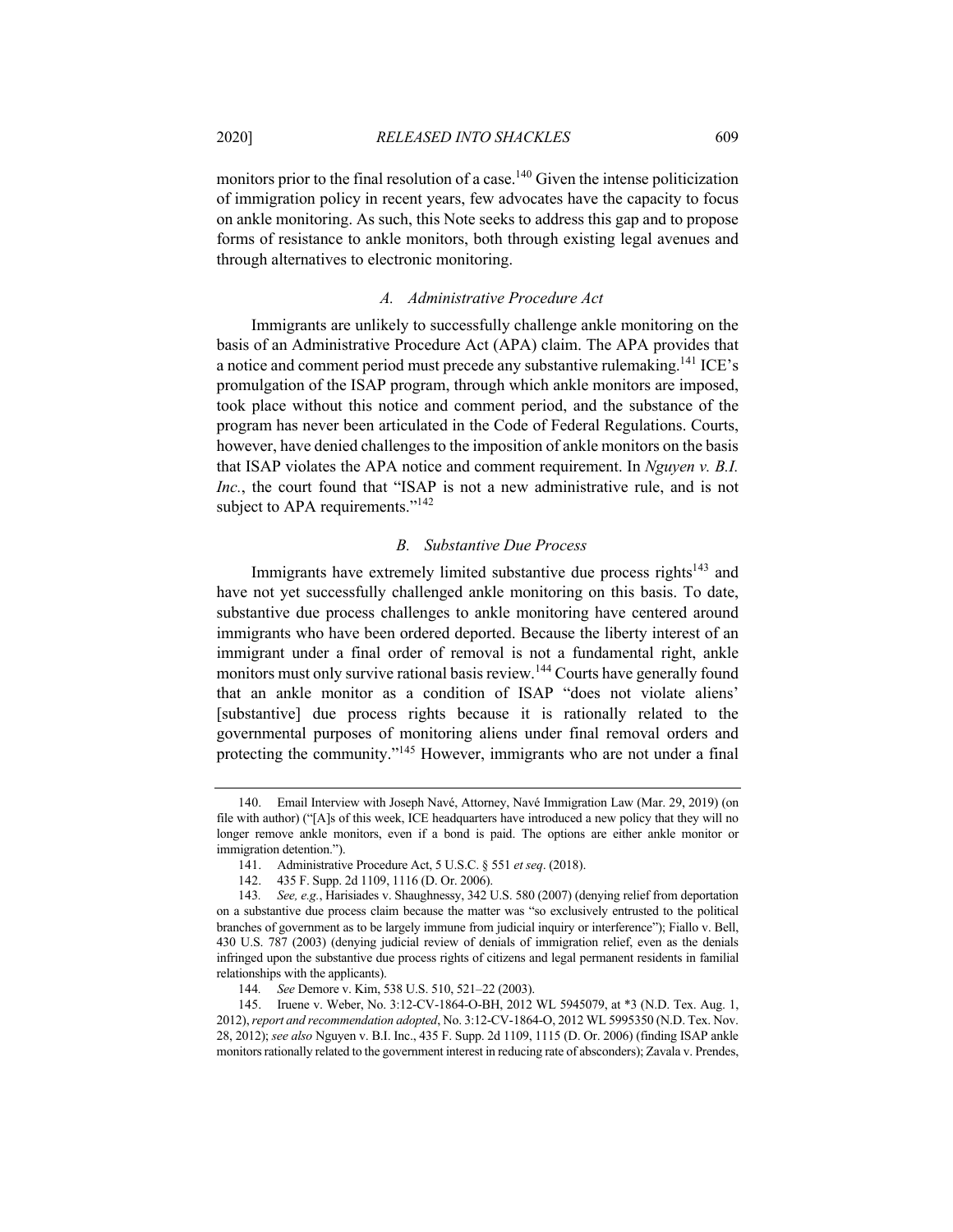order of removal but are instead seeking admission to the United States may be a distinguishable carve-out class. For immigrants in this class, whose liberty interests are not compromised by final removal orders, another result may be possible. Such a carve-out would be especially salient in this political moment because it would likely encompass asylum seekers who have been admitted into the United States.

A further wrinkle to any substantive due process challenge is the fact that current law may not recognize ankle monitoring as a deprivation of liberty. While advocates have recommended classifying ankle monitors as "custody for immigration detention purposes,"<sup>146</sup> recent cases have created hurdles for this proposal. For example, in a 2010 habeas case where an immigrant challenged an order of supervision that required him to wear an ankle monitor for more than six months, the court found that ankle monitors are not a deprivation of liberty, but rather an acceptable condition of supervision.<sup>147</sup> Looking beyond the immigration context, a recent Wisconsin Supreme Court case held that a lifetime sentence imposing an ankle monitor was not even a "punishment."<sup>148</sup> Any substantive due process challenge would face a significant uphill battle given this negative precedent.

## *C. Procedural Due Process*

While immigrants' procedural due process rights are also limited, immigrants may be more likely to successfully challenge the imposition of ankle monitors on these grounds. The constitutional right to procedural due process guarantees that if the federal government denies a person of life, liberty, or property, the person must be given notice, the opportunity to be heard, and an adjudication by a neutral decisionmaker.<sup>149</sup> Although immigrants' constitutional liberty interests are limited, these interests are likely still sufficient to bring procedural due process claims that center around the arbitrary and capricious nature by which ankle monitors are imposed.<sup>150</sup> But first, a little background is necessary.

No. 3-10-CV-1601-K-BD, 2010 WL 4454055, at \*2 (N.D. Tex. Oct. 5, 2010), *report and recommendation adopted*, No. 3:10-CV-1601-K, 2010 WL 4627736 (N.D. Tex. Nov. 1, 2010) (same); Diawara v. Sec'y of DHS, No. CIV.A. AW-09-2512, 2010 WL 4225562, at \*2 (D. Md. Oct. 25, 2010) (same).

<sup>146.</sup> FREED BUT NOT FREE, *supra* note 21, at 2.

<sup>147</sup>*. Diawara*, 2010 WL 4225562, at \*2 ("[W]e nowhere deny the right of Congress to remove aliens, to subject them to supervision with conditions when released from detention, or to incarcerate them where appropriate for violations of those conditions." (quoting Zadvydas v. Davis, 533 U.S. 678, 694 (2001))).

<sup>148.</sup> State v. Muldrow, 912 N.W.2d 74 (Wisc. 2018) (holding that a lifetime ankle monitor was not a punishment and thus defendant did not have a due process right to be informed that his guilty plea would result in this condition).

<sup>149.</sup> U.S. CONST. amend. V; *id.* XIV; *see also* Henry J. Friendly, *Some Kind of Hearing*, 123 U. PA. L. REV. 1267 (1975).

<sup>150</sup>*. See, e.g.*, Zadvydas v. Davis, 533 U.S. 678 (2001) (finding that there must be adequate procedural safeguards or a special justification to outweigh an immigrant's liberty interest).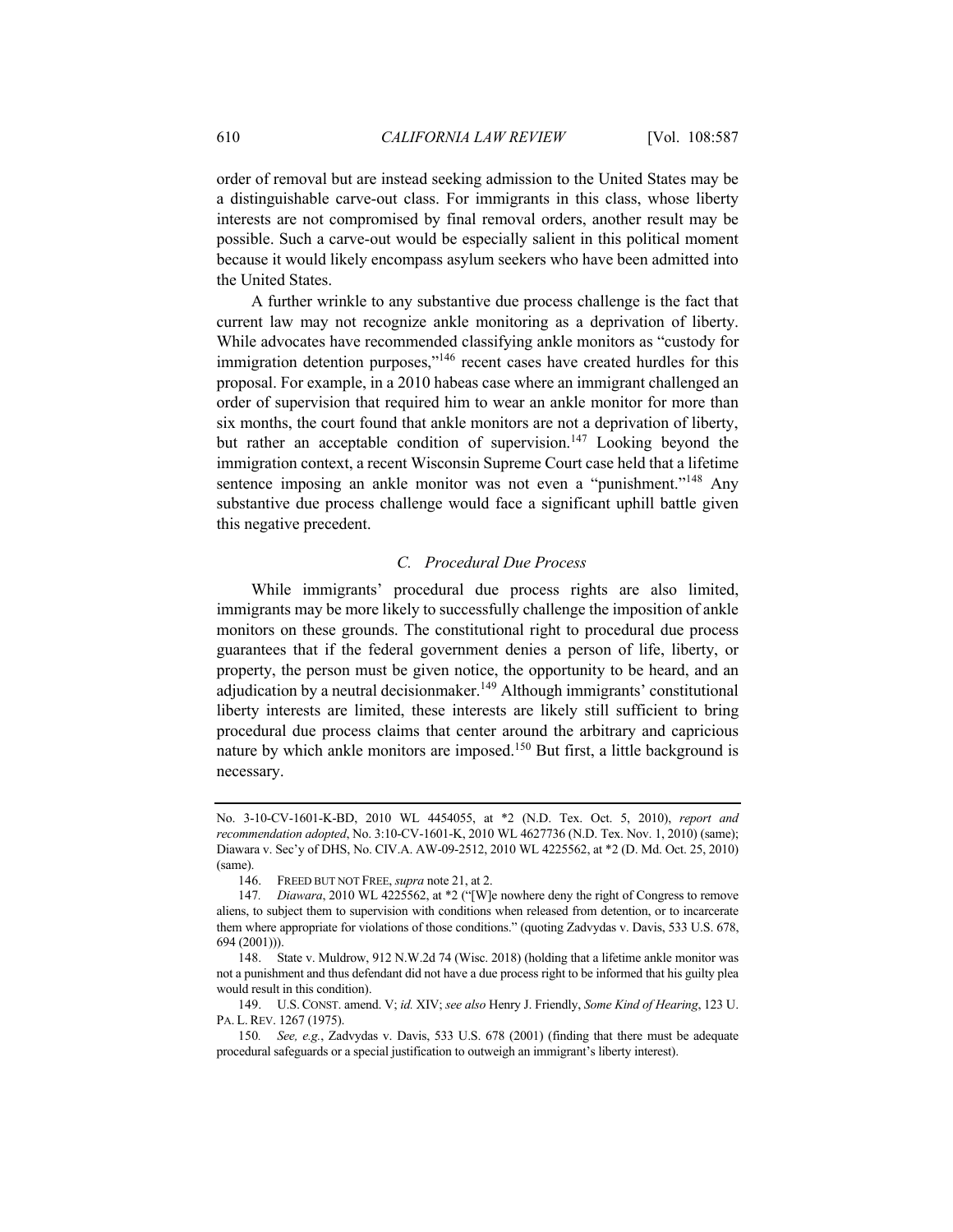In 2009, DHS recommended developing a standardized assessment tool to determine when it was appropriate to impose ankle monitoring on immigrants.<sup>151</sup> In response to this recommendation, ICE implemented the Risk Classification Assessment (RCA) tool in January 2013 to improve decision-making about detention and supervision.<sup>152</sup> This assessment tool generates standardized recommendations regarding detention and release.<sup>153</sup> If the RCA recommends further detention, it also recommends a custody classification level.<sup>154</sup> If the RCA recommends release, it also makes recommendations about immigration bonds and supervision levels, as applicable.<sup>155</sup> But because these recommendations are discretionary, "RCA recommendations are of limited value" in determining what conditions ICE will actually impose.<sup>156</sup> For example, although the RCA system is designed to recommend either a bond or electronic monitoring, in practice ICE field offices "are encouraged to ensure compliance" by imposing an immigration bond, telephonic check-ins, *and* ankle monitoring.<sup>157</sup> As a result, the RCA "may only add a scientific veneer" to the decision to place released immigrants on ankle monitors.<sup>158</sup> In reality, decisionmaking about ankle monitoring is in no way tethered to unbiased evaluation criteria.

The criteria assessed by the RCA tool have never been publicly released and ICE is not required to justify its decisions regarding the imposition of ankle monitoring.<sup>159</sup> It is unclear who even makes the decision to de-escalate immigrants off an ankle monitor.<sup>160</sup> Individuals are forced to guess why they were placed on an ankle monitor and why similarly situated individuals are de-

154. OIG ATD REPORT,*supra* note 25, at 5.

<sup>151</sup>*. See* SCHRIRO, *supra* note 8, at 20–21.

<sup>152.</sup> OIG ATD REPORT,*supra* note 25, at 4.

<sup>153.</sup> While outside the scope of this Note, the RCA has come under significant scrutiny following a 2017 modification to the tool, eliminating the "release" recommendation altogether. *See* Mica Rosenberg & Reade Levinson, *Trump's Catch-and-Detain Policy Snares Many Who Have Long Called U.S. Home*, REUTERS (June 20, 2018), https://www.reuters.com/investigates/special-report/usaimmigration-court [https://perma.cc/8JR3-R968]. As a result of the modification, the RCA now automatically recommends detention. Daniel Oberhaus, *ICE Modified its 'Risk Assessment' Software so it Automatically Recommends Detention*, VICE MOTHERBOARD (June 26, 2018), https://motherboard.vice.com/en\_us/article/evk3kw/ice-modified-its-risk-assessment-software-so-itautomatically-recommends-detention [https://perma.cc/HX53-ZVEN] (expanding on the Reuters investigation). Although ICE agents can still override these RCA recommendations, this modification "led to an almost immediate increase in detention of immigrants" in alignment with Trump's "zero tolerance" stance. *See id*.

<sup>155</sup>*. Id.*

<sup>156</sup>*. Id.* at 12.

<sup>157</sup>*. Id.*

<sup>158</sup>*. See* Mark Noferi & Robert Koulish, *The Immigration Detention Risk Assessment*, 29 GEO. IMMIGR. L.REV. 45, 45 (2014) ("[T]he immigration risk assessment may only add a scientific veneer to enforcement that remains institutionally predisposed towards detention and control.").

<sup>159</sup>*. See* ISAP Complaint Letter, *supra* note 37, at 21.

<sup>160.</sup> Some reporting seems to indicate that BI Incorporated agents are responsible for this decision, while immigration judges and ICE officers have clearer authority to impose an ankle monitor as a condition of release from custody. *See* Takei, *supra* note 9, at 142.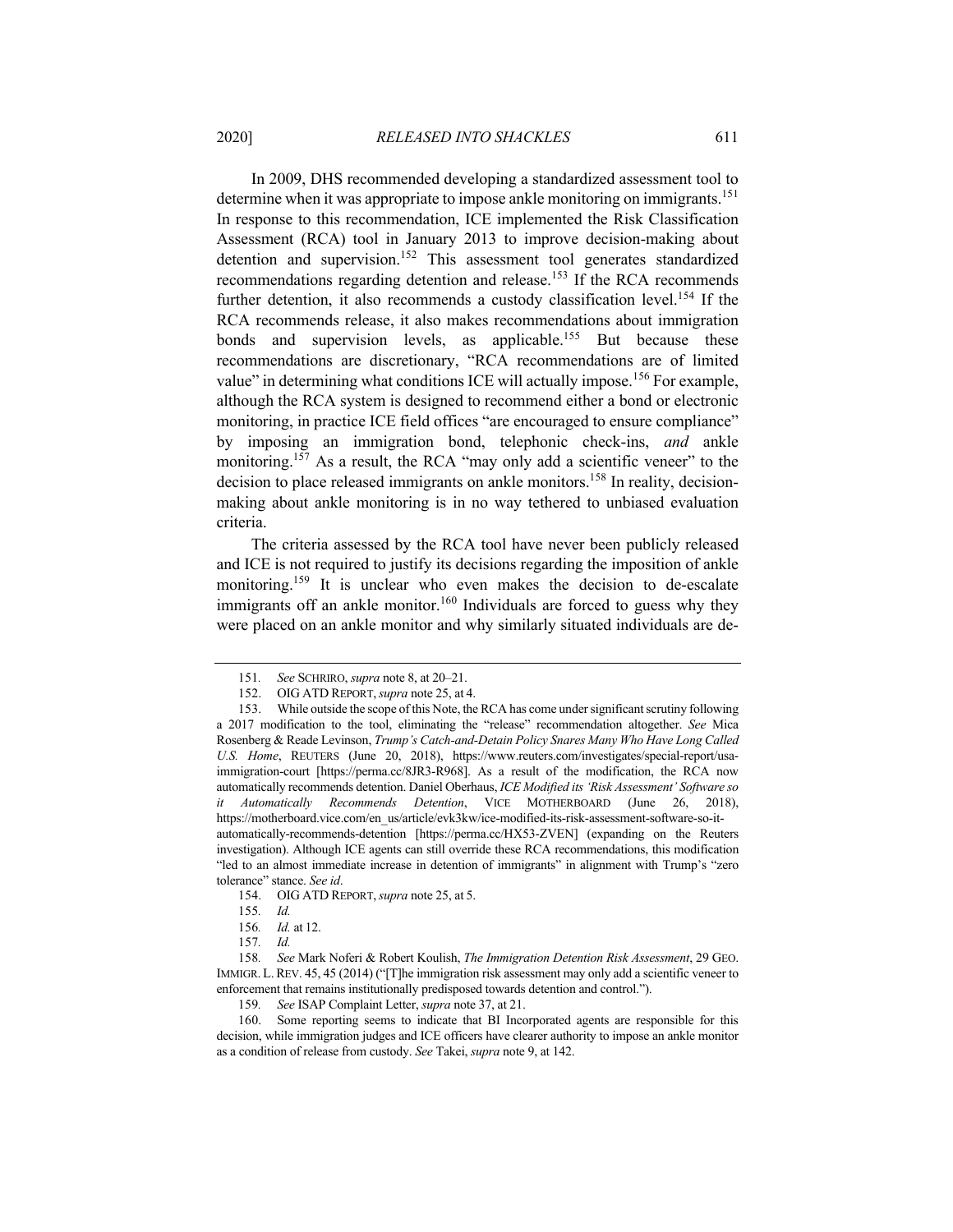escalated off ankle monitors on very different timelines.<sup>161</sup> Rather than reflecting an administrative law judge's determination of flight risk or dangerousness, the decision to impose an ankle monitor sometimes comes down to the discretion of an individual ICE officer.<sup>162</sup>

In certain circumstances, ICE has made no effort to make individualized determinations of the appropriateness of ankle monitoring. For example, following the surge of Central American asylum seekers in 2014, ICE declared that every head of household released through an ATD program "will include Full Service – GPS monitoring" upon initial ATD enrollment.<sup>163</sup> A contemporaneous internal ICE email "stated that: 'Absent extraordinary circumstances, *all* persons released from [detention] *will be enrolled* in some form of ATD.'" Thus, all heads of households at the time—primarily mothers with children—were subjected to automatic ankle monitoring upon release.<sup>164</sup>

Likewise, the ISAP program itself is not necessarily anchored to an individualized determination of risk. Because the ISAP program requires participants to live within an eighty-five-mile radius of an ISAP office, participation in the program is not based on an individualized determination of flight risk or potential threat to public safety.<sup>165</sup> Rather, participation in the program is fundamentally linked to where an immigrant plans to live if released from detention.

Advocates have critiqued the dearth of consistent, public, and enforceable ISAP guidelines. In a complaint letter sent to the Department of Homeland Security, advocates wrote:

Given that violations of the ISAP rules can lead to the individual's detention and deprivation of their liberty, they must be afforded a fair opportunity to understand the requirements of the program. There should also be very clear criteria for the removal of ankle shackles and de-escalation of the ISAP requirements.<sup>166</sup>

<sup>161</sup>*. See* FREED BUT NOT FREE, *supra* note 21, at 14 (reporting that multiple people have unexpectedly been required to start wearing ankle monitors during routine OSUP check-ins).

<sup>162.</sup> For example, the landmark study FREED BUT NOT FREE details the story of two similarly situated immigrants who were both told they would have to wear an ankle monitor during routine ISAP check-ins. However, while one immigrant, Santoso, accepted this condition, the other immigrant, Komi, successfully persuaded the officer not to impose the monitor. *See* FREED BUT NOT FREE, *supra* note 21, at 16.

<sup>163</sup>*. See* Richard A. Rocha, U.S. Immigration & Customs Enf't Spokesperson, July 2015 Family Detention Announcement, https://immigrantjustice.org/ice-july-2015-family-detention-announcement [https://perma.cc/B9PJ-WKVY].

<sup>164</sup>*. See* ISAP Complaint Letter, *supra* note 37, at 5 (quoting Email from ERO Taskings to Field Office Directors, Deputy Field Office Directors, and Assistant Field Office Directors (May 15, 2015) (on file with counsel)).

<sup>165.</sup> OIG ATD REPORT,*supra* note 25, at 3.

<sup>166.</sup> ISAP Complaint Letter, *supra* note 37, at 21–22.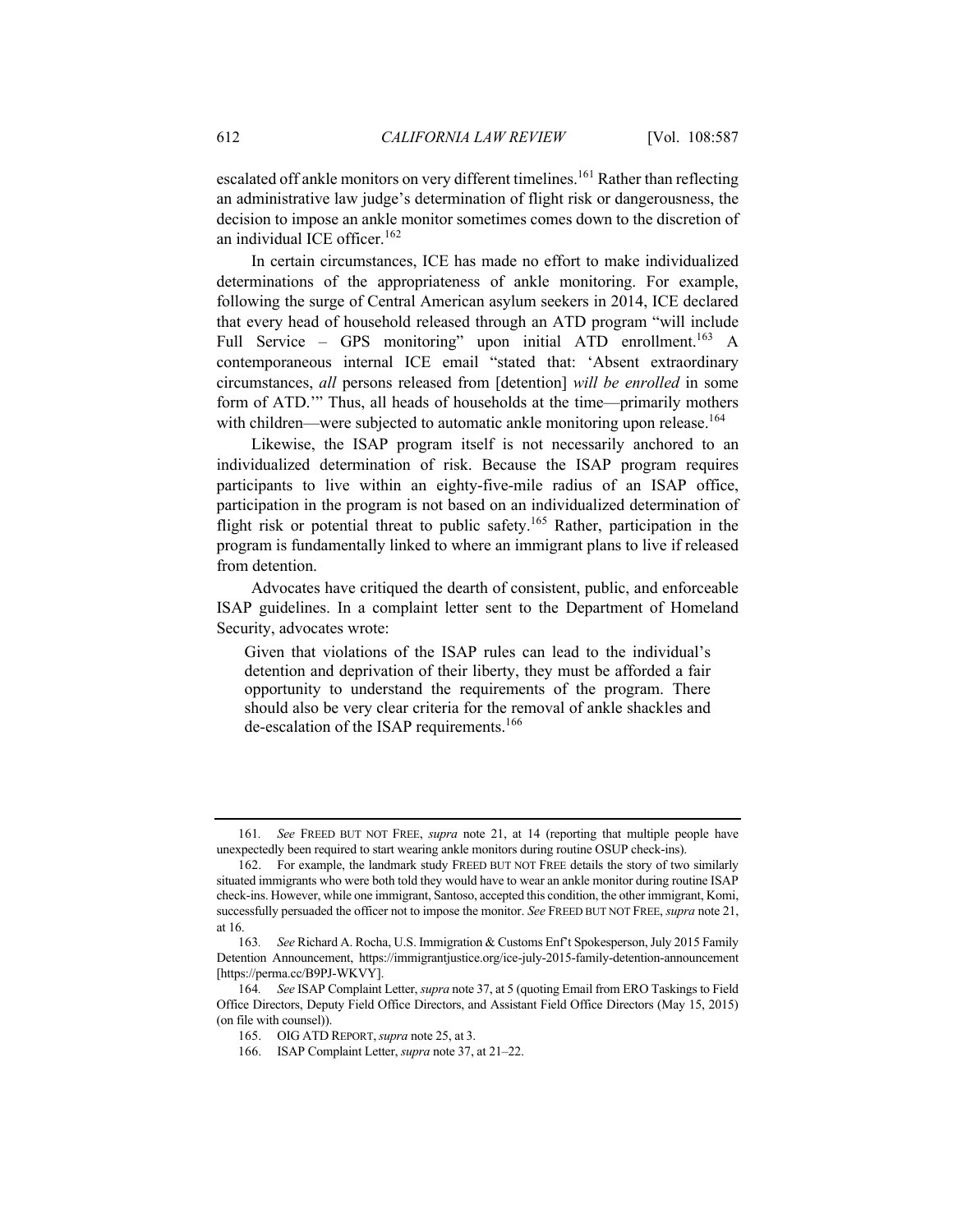Despite this criticism, ICE has failed to release any guidance on ISAP rules or to adopt guiding factors proposed by the Northern California Chapter of American Immigration Lawyers Association (AILA Norcal).<sup>167</sup>

Given recent reports that ICE will no longer de-escalate anyone off an ankle monitor,  $168$  immigrants may be able to mount a viable legal challenge arguing that "ankle shackles are an extreme restriction on an individual's liberty" and that ICE's arbitrary and capricious imposition of ankle monitors on immigrants for indeterminate periods of time is a violation of their procedural due process rights.<sup>169</sup> Without adequate procedural safeguards in place, ankle monitors are arguably a violation of immigrants' liberty interests.

## *D. ICE Administrative De-escalation Policy*

Immigrants may also be able to challenge the long-term imposition of an ankle monitor on the grounds that ICE's internal guidelines require de-escalation as early as possible. In an October 2015 meeting between the San Francisco ICE Field Office Director and members of AILA Norcal, the Director "quoted an undisclosed email stating that ICE policy was to affirmatively review every case for de-escalation at 60 days, and to provide subsequent regular reviews" every thirty days thereafter.<sup>170</sup> Following this revelation, the Stanford Law School Immigrants' Rights Clinic developed a de-escalation guide based on this sixtyday policy, with a template letter requesting review after sixty days.<sup>171</sup>

This sixty-day de-escalation policy provides little meaningful difference, however, for most immigrants. For one, the policy is not publicly available and is not regularly disclosed to immigrants placed on ankle monitoring. ICE has disclosed so little about the policy, in fact, that it is possible that the policy is unique to the San Francisco Field Office and is not in effect throughout the country.<sup>172</sup> Moreover, with recent reports that the San Francisco Field Office region is no longer de-escalating anyone off an ankle monitor, this policy may have been quietly rescinded.<sup>173</sup> Further, because an internal policy does not have the same weight as formal rulemaking or adjudication, the violation or rescission of the policy does not automatically give rise to a claim under the Administrative Procedure Act.174

<sup>167.</sup> Responding to the lack of consistent procedures with respect to ankle monitors, AILA Norcal proposed guiding factors for ICE to consider when making de-escalation decisions. *Id.* at 19–20. These factors include: "history of compliance with ISAP program requirements, the existence of a phone line, and the existence of a valid passport that has been surrendered to ISAP." *Id.* at 20. To date, these factors have not been formally adopted by ICE and are only available to AILA Norcal members for review. *Id.*

<sup>168.</sup> Email Interview with Joseph Navé, *supra* note 140.

<sup>169.</sup> ISAP Complaint Letter, *supra* note 37, at 23.

<sup>170</sup>*. Id.* at 19.

<sup>171.</sup> ANKLE MONITOR REMOVAL GUIDE,*supra* note 38.

<sup>172.</sup> ISAP Complaint Letter, *supra* note 37, at 19.

<sup>173</sup>*. See* Email Interview with Joseph Navé, *supra* note 140.

<sup>174.</sup> Administrative Procedure Act of 1946, 5 U.S.C. § 500 *et seq.* (2018).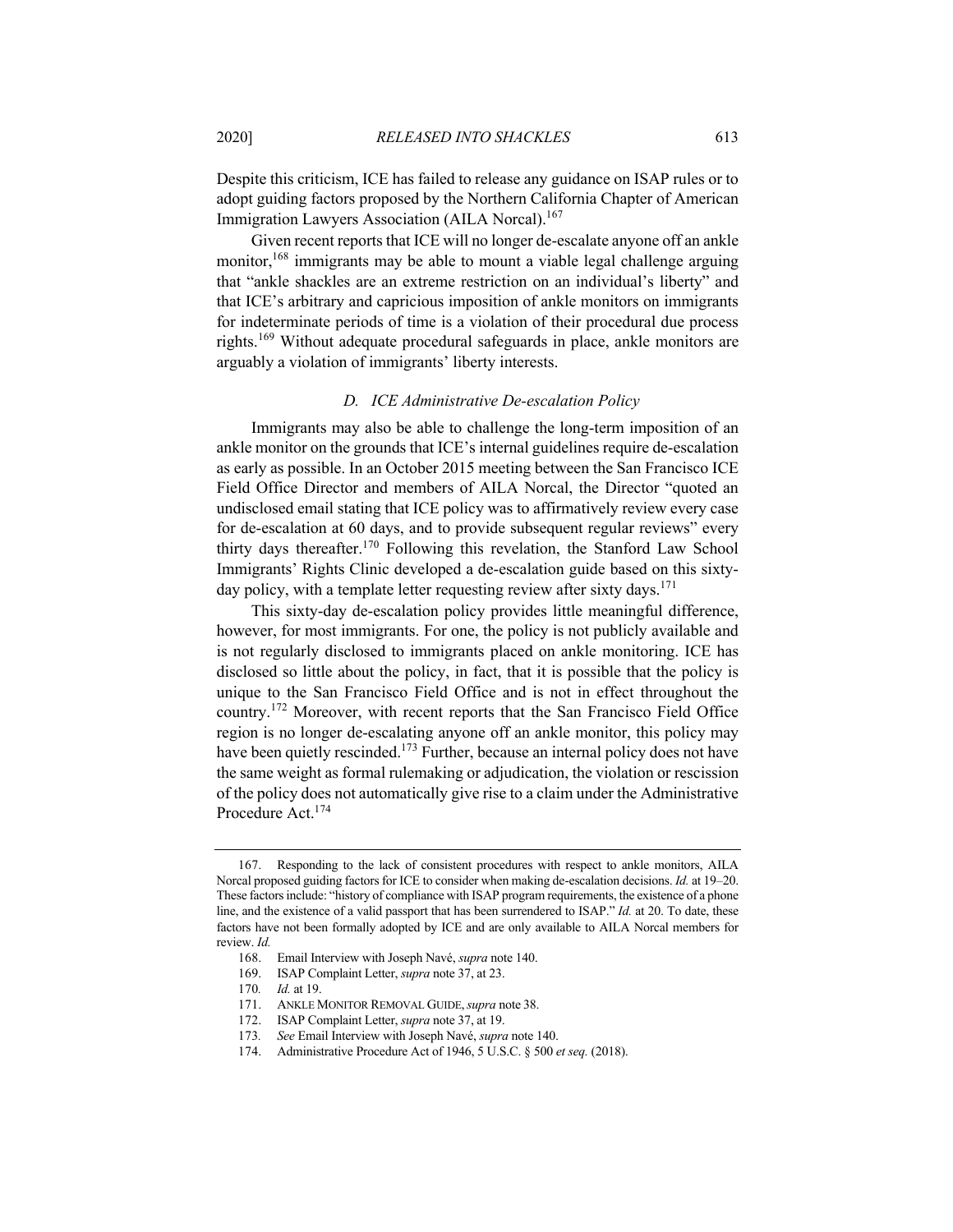Regardless of official policy, the reality is that many immigrants spend much longer on ankle monitors, and many are never evaluated for de-escalation. Some estimates place the average duration of an ankle monitor term at three months,<sup>175</sup> although some immigrants, like Miguel Araujo, have been on ankle monitors for up to six years.<sup>176</sup>

# IV.

#### ALTERNATIVE ALTERNATIVES TO DETENTION

Although litigation and administrative advocacy may not present perfect vehicles to challenge ankle monitoring, there remain a number of other routes to resist or altogether replace the use of ankle monitors in the civil immigration context. Below, this Note takes up alternative proposals that would not subject immigrants to the indignities of a shackle.

## *A. ICE Discretionary Decision-Making Alternatives*

The most straightforward method to eliminate ankle monitors would be for ICE to exercise its existing discretion. Simply put, ICE could release immigrants on an OSUP or ROR order without imposing ankle monitoring. Both of these orders, which provide for the release of immigrants from detention, require a determination of an individual's flight risk and threat to public safety.<sup>177</sup> ICE could thus use existing procedures to ensure that immigrants do not evade custody without inflicting on immigrants the many harms associated with ankle monitoring.

#### *B. Community-Based ATD Program Alternatives*

Community-based ATD programs have achieved remarkable results without ankle monitors. These programs, which rely on community monitoring and social workers, have gained approval from a variety of stakeholders. For example, the most recent community-based ATD program in operation, the Family Case Management Program (FCMP), boasted an extremely high rate of compliance: 99 percent of participants attended ICE check-ins and appointments; 100 percent of participants attended court hearings; and only 2 percent of participants were reported as having absconded.<sup>178</sup> This is noticeably higher than the rate of compliance associated with ankle monitors.<sup>179</sup> Advocates have also praised the FCMP for its success in connecting immigrants with legal

<sup>175.</sup> Gogolak, *supra* note 86.

<sup>176.</sup> Martínez Ortega, *supra* note 85.

<sup>177</sup>*. See* INA §§ 236(a), 241, 8 U.S.C. §§ 1226(a), 1231 (2018).

<sup>178.</sup> OFF. OF INSPECTOR GEN., U.S. DEP'T OF HOMELAND SEC., OIG-18-22, U.S.IMMIGRATION AND CUSTOMS ENFORCEMENT'S AWARD OF THE FAMILY CASE MANAGEMENT PROGRAM CONTRACT (REDACTED) 5 (2017) [hereinafter OIG FCMP REPORT].

<sup>179.</sup> As discussed above, BI Incorporated reported that 99.6 percent of participants attended court hearings, while 21 percent of participants were reported as having absconded. *See* Campbell, *supra* note 40.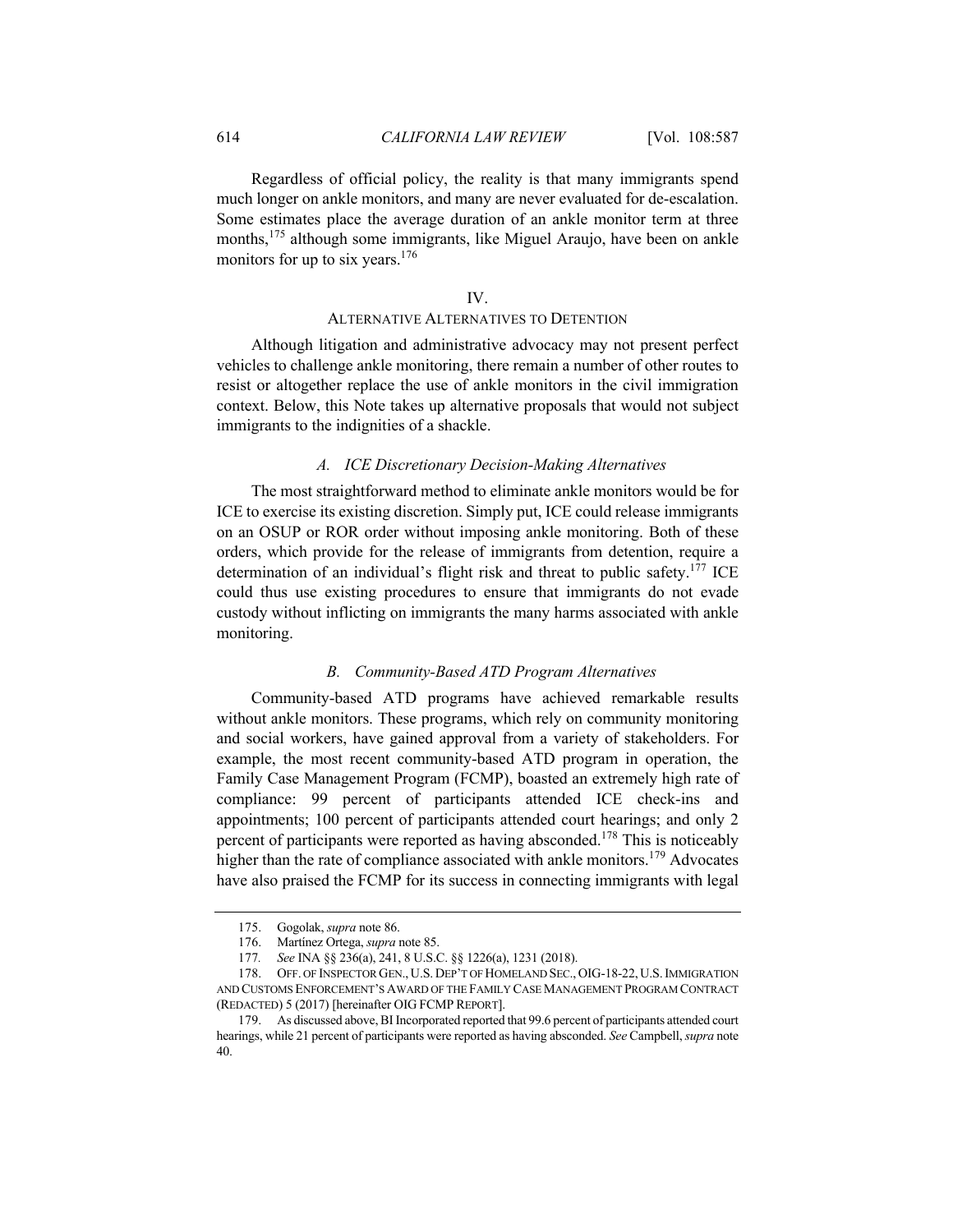services, housing and healthcare, schooling for their children, and an orientation to the immigration court system.180 Costing roughly \$36 per day per family, the FCMP was also significantly cheaper than the \$319 per day that it would cost to detain a family.181 Following the recent family separation crisis, many have revisited the FCMP as a successful model preventing both family separation and prolonged family detention.182

Although ISAP is now ICE's only ATD program in operation, other programs have found success with community-based alternatives to detention. From 1997 to 2000, the Vera Institute of Justice operated an Appearance and Assistance Program in New York City.<sup>183</sup> In addition to individualized supervision, the Vera Institute program "focused on individualized support services," connecting immigrants with a variety of services.<sup>184</sup> Despite the Vera Institute's track record, ICE instead awarded the FCMP contract to GEO Care, LLC, a subsidiary of the GEO Group, Inc. and counterpart of BI Incorporated, which administers the ISAP program.<sup>185</sup> GEO Care administered the FCMP program from January 2016 to June 2017, when the Trump administration abruptly shuttered it.186

Several other organizations have proposed community-based ATD programs, but none have received governmental funding. These organizations include the Reformed Church of Highland Park in New Jersey, the Christ House and the Seafarers & International House's Guest House Program in New York, Casa Marianella in Texas, and Freedom House in Michigan.187 Despite a lack of government funding, these organizations have instituted successful case management programs that provide critical services to immigrants, demonstrating the viability of ATD programs even when faced with a lack of government support.

Community-based ATD programs represent a viable alternative to ATD programs that rely on ankle monitoring. This does not, however, mean that they are not subject to some critique. Although these programs do not contribute to the widening net of electronic surveillance, community-based ATD programs nevertheless extend the scope of government surveillance over immigrants—

<sup>180</sup>*. See* Bendix, *supra* note 35.

<sup>181</sup>*. See id.*; Jaden Urbi, *This is How Much it Costs to Detain an Immigrant in the US*, CNBC (June 20, 2018), https://www.cnbc.com/2018/06/20/cost-us-immigrant-detention-trump-zerotolerance-tents-cages.html [https://perma.cc/Q6M2-PV8N]. However, FCMP is more expensive than ankle monitoring, which costs just \$4.41 per day. OIG ATD REPORT,*supra* note 25, at 4.

<sup>182.</sup> Jacqueline Thomsen, *Advocates Point to Canceled Obama-Era Program Meant to Keep Families Together After Trump Separation Policy*, HILL (June 25, 2018), https://thehill.com/latino/393897-advocates-point-to-cancelled-obama-era-program-keeping-familiestogether-after-trump [https://perma.cc/6GNA-DZX3].

<sup>183.</sup> FREED BUT NOT FREE,*supra* note 21, at 7.

<sup>184</sup>*. Id.*

<sup>185.</sup> OIG FCMP REPORT, *supra* note 178, at 2.

<sup>186</sup>*. See* Bendix, *supra* note 35.

<sup>187.</sup> FREED BUT NOT FREE, *supra* note 21, at 10.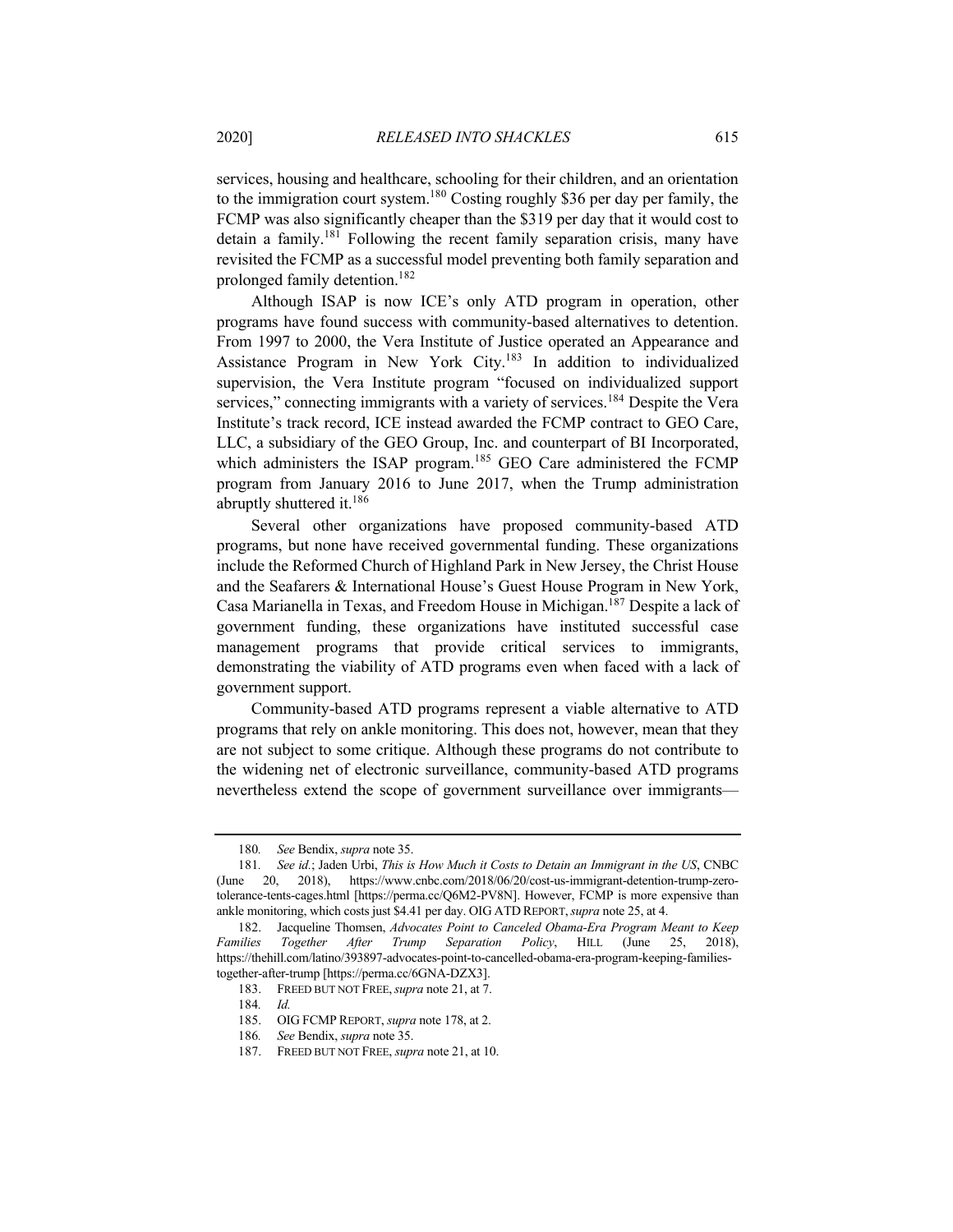albeit through a civil society intermediary.188 Community-based ATD programs also allocate a greater share of responsibility and risk to collaborating nonprofits, arguably overburdening them, while insulating the government from the full costs and liabilities of the program.<sup>189</sup>

# *C. Community Advocacy Alternatives*

Community advocacy has played a critical role in decreasing the number of immigrants subject to ankle monitoring. For example, the de-escalation policy discussed *supra* is a direct result of the advocacy of a coalition of immigrants' rights advocates in the Bay Area.<sup>190</sup> Without this coalition's work it is likely that ICE's de-escalation policy never would have come to light, since it had never previously been publicized to immigrants or advocates. Through the coalition's work, advocates across the country may have gained a viable path to challenge prolonged ankle monitoring.<sup>191</sup> Likewise, this coalition submitted a civil rights complaint letter to the Department of Homeland Security in 2016, documenting the serious issues associated with ankle monitoring.<sup>192</sup> Although the organization spearheading the complaint at the time, Centro Legal de la Raza, "did not have the resources to follow up with a lawsuit," the coalition's documentation and criticisms of the ISAP program continue to be reported on, demonstrating the impact of such advocacy.<sup>193</sup> Another coalition partner, the San Francisco Immigrant Legal Defense Collaborative, is still engaged in FOIA litigation about the ISAP program.194

Apart from this coalition work, advocates have also informally developed an ankle monitor de-escalation strategy that relies on the strength of zealous community support. Namely, advocates will file a petition for a writ of habeas corpus on the basis that ankle monitors constitute a deprivation of liberty.

<sup>188</sup>*. See* Robert Koulish, *Entering the Risk Society: A Contested Terrain for Immigration Enforcement, Social Control and Justice*, *in* SOCIAL CONTROL AND JUSTICE: CRIMMIGRATION IN THE AGE OF FEAR 82 (Maria João Guia, Maartje van der Woude & Joanne van der Leun eds., 2013) ("In this new neoliberal sensibility [of community-based ATD programs], the government widens its control net over non-detained immigrants, and now it does so within a post-human rights discourse. . . . It also deals with some of the concerns of immigrant rights advocates, while promising to cut costs. All the while, it extends disciplining technologies into and through local immigrant communities.").

<sup>189</sup>*. See id.* ("While the government extends its gaze over immigrants it outsources risk and responsibility to the CSN [Community Support Network]. The NGO network subsidises the project through private grants, philanthropy and fundraising and thus assumes nearly all the financial risk. The network also assumes responsibility for the care and wellbeing of persons whose temporary parole status reinforces ICE's plenary seeming power over them.").

<sup>190</sup>*. See* ISAP Complaint Letter, *supra* note 37, at 19. This coalition includes Centro Legal de la Raza, Community Legal Services in East Palo Alto, East Bay Community Law Center, the Bar Association of San Francisco, and the San Francisco Immigration Legal Defense Collaborative. *Id.* at  $1 - 2$ 

<sup>191.</sup> However, reports that ICE is no longer de-escalating anyone off an ankle monitor may signal a reversal of this victory. *See* Email Interview with Joseph Navé, *supra* note 140.

<sup>192</sup>*. See* ISAP Complaint Letter, *supra* note 37, at 19.

<sup>193</sup>*. See, e.g.*, Yaffe-Dellany, *supra* note 73.

<sup>194.</sup> Telephone Interview with Avantika Shastri, *supra* note 37.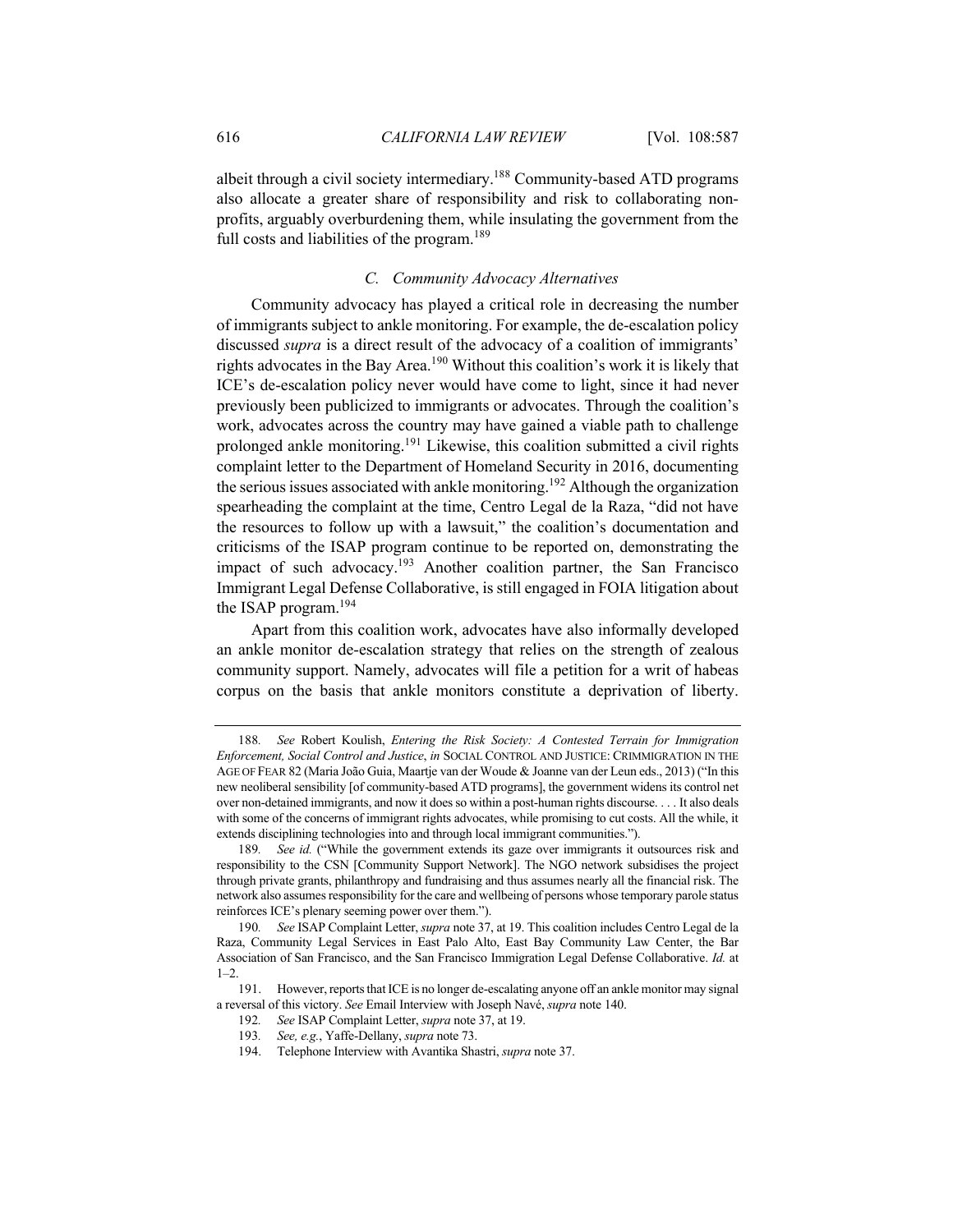Anecdotal reports suggest that this legal strategy is remarkably successful despite the limited liberty interest of some immigrants as discussed in Part IV.B *supra*. <sup>195</sup> In practice, it appears that DHS will often release a person from custody in order to moot the petition, rather than confront strong community disapproval while litigating the petition.<sup>196</sup>

# *D. Policy Alternatives*

The final alternatives that could eliminate the use of ankle monitors are the most ambitious. These policy proposals take two forms. First, criminal justice reform focused on decriminalizing immigrants could decrease the use of ankle monitors simply by reducing the number of immigrants funneled into the detention and deportation pipeline. With fewer immigrants entering the criminal or immigration detention systems due to low level offenses, a correspondingly smaller number of immigrants would be eligible for and subject to an ankle monitor. Similarly, comprehensive immigration reform focused on granting immigration relief to certain classes of immigrants could reduce the number of people subject to removal proceedings, thus reducing the number of immigrants eligible for an ankle monitor—at least in the short term.

Alternately, advocates could ground their advocacy for the elimination of ankle monitoring in proposals to abolish immigration prisons altogether. To be clear, not all proposals for immigration prison abolition contemplate eliminating the use of ankle monitors. This is so because some advocates do not view ankle monitors as a form of custody or e-carceration, while others believe that although ankle monitors are a form of custody, they are still the lesser of two evils. However, as immigration scholar César Cuauhtémoc García Hernández suggests, "attempts to close immigration prisons that lack a common foundation of shared concern for migrants' humanity will simply result in reshaping the violent ethos at the heart of the prison regime."<sup>197</sup> As such, García Hernández proposes a vision of abolition that "is as much about closing prison doors as it is about creating a new moral framework for the regulation of migrants and migration."198 In this view of abolition, and in light of the violence that shackles enact upon immigrants, opposition to ankle monitoring is a moral imperative in the movement for prison abolition.

## **CONCLUSION**

Ankle monitoring does not provide a good alternative to detention. In fact, it is not even a true alternative to detention. Rather, ankle monitoring often works as an "additional enforcement measure[] for individuals who are legitimately

<sup>195.</sup> Telephone Interview with Karen Hoffman, *supra* note 37.

<sup>196</sup>*. Id.*

<sup>197.</sup> César Cuauhtémoc García Hernández, *Abolishing Immigration Prisons*, 97 B.U. L. REV. 245, 300 (2017).

<sup>198</sup>*. Id.* at 250.